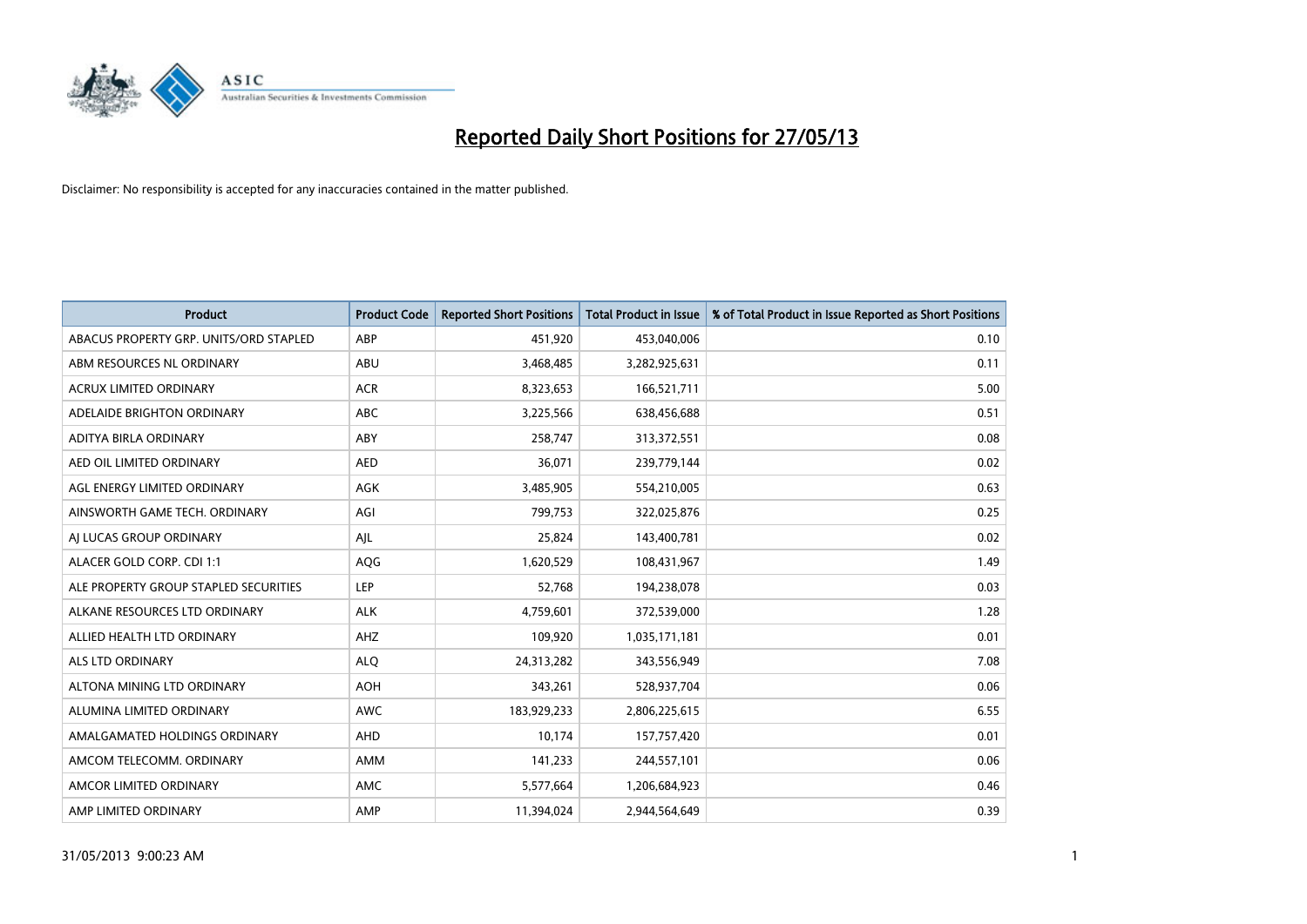

| <b>Product</b>                            | <b>Product Code</b> | <b>Reported Short Positions</b> | <b>Total Product in Issue</b> | % of Total Product in Issue Reported as Short Positions |
|-------------------------------------------|---------------------|---------------------------------|-------------------------------|---------------------------------------------------------|
| AMPELLA MINING ORDINARY                   | <b>AMX</b>          | 1,821,908                       | 248,000,493                   | 0.73                                                    |
| ANGLOGOLD ASHANTI CDI 5:1                 | AGG                 |                                 | 89,207,765                    | 0.00                                                    |
| ANSELL LIMITED ORDINARY                   | <b>ANN</b>          | 9,497,396                       | 130,631,752                   | 7.27                                                    |
| ANTARES ENERGY LTD ORDINARY               | AZZ                 | 1,009,416                       | 256,100,939                   | 0.39                                                    |
| ANZ BANKING GRP LTD ORDINARY              | ANZ                 | 4,882,184                       | 2,743,939,704                 | 0.18                                                    |
| APA GROUP STAPLED SECURITIES              | <b>APA</b>          | 8,166,597                       | 835,750,807                   | 0.98                                                    |
| APN NEWS & MEDIA ORDINARY                 | <b>APN</b>          | 20,835,797                      | 661,526,586                   | 3.15                                                    |
| AQUARIUS PLATINUM. ORDINARY               | <b>AOP</b>          | 9,255,704                       | 486,851,336                   | 1.90                                                    |
| AQUILA RESOURCES ORDINARY                 | <b>AQA</b>          | 12,727,744                      | 411,804,442                   | 3.09                                                    |
| ARAFURA RESOURCE LTD ORDINARY             | ARU                 | 189,293                         | 441,270,644                   | 0.04                                                    |
| ARB CORPORATION ORDINARY                  | ARP                 | 318,554                         | 72,481,302                    | 0.44                                                    |
| ARDENT LEISURE GROUP STAPLED SECURITIES   | AAD                 | 2,071,317                       | 397,803,987                   | 0.52                                                    |
| ARISTOCRAT LEISURE ORDINARY               | ALL                 | 7,193,346                       | 551,418,047                   | 1.30                                                    |
| <b>ARRIUM LTD ORDINARY</b>                | ARI                 | 12,705,458                      | 1,355,433,903                 | 0.94                                                    |
| ASCIANO LIMITED ORDINARY                  | <b>AIO</b>          | 14,860,154                      | 975,385,664                   | 1.52                                                    |
| ASG GROUP LIMITED ORDINARY                | ASZ                 | 1,412,129                       | 206,720,839                   | 0.68                                                    |
| ASPEN GROUP ORD/UNITS STAPLED             | <b>APZ</b>          | 300,272                         | 1,192,665,422                 | 0.03                                                    |
| ASTRO JAP PROP GROUP STAPLED US PROHIBIT. | AJA                 | 57,663                          | 67,211,752                    | 0.09                                                    |
| ASX LIMITED ORDINARY                      | ASX                 | 2,126,916                       | 175,136,729                   | 1.21                                                    |
| ATLAS IRON LIMITED ORDINARY               | <b>AGO</b>          | 40,997,058                      | 909,718,409                   | 4.51                                                    |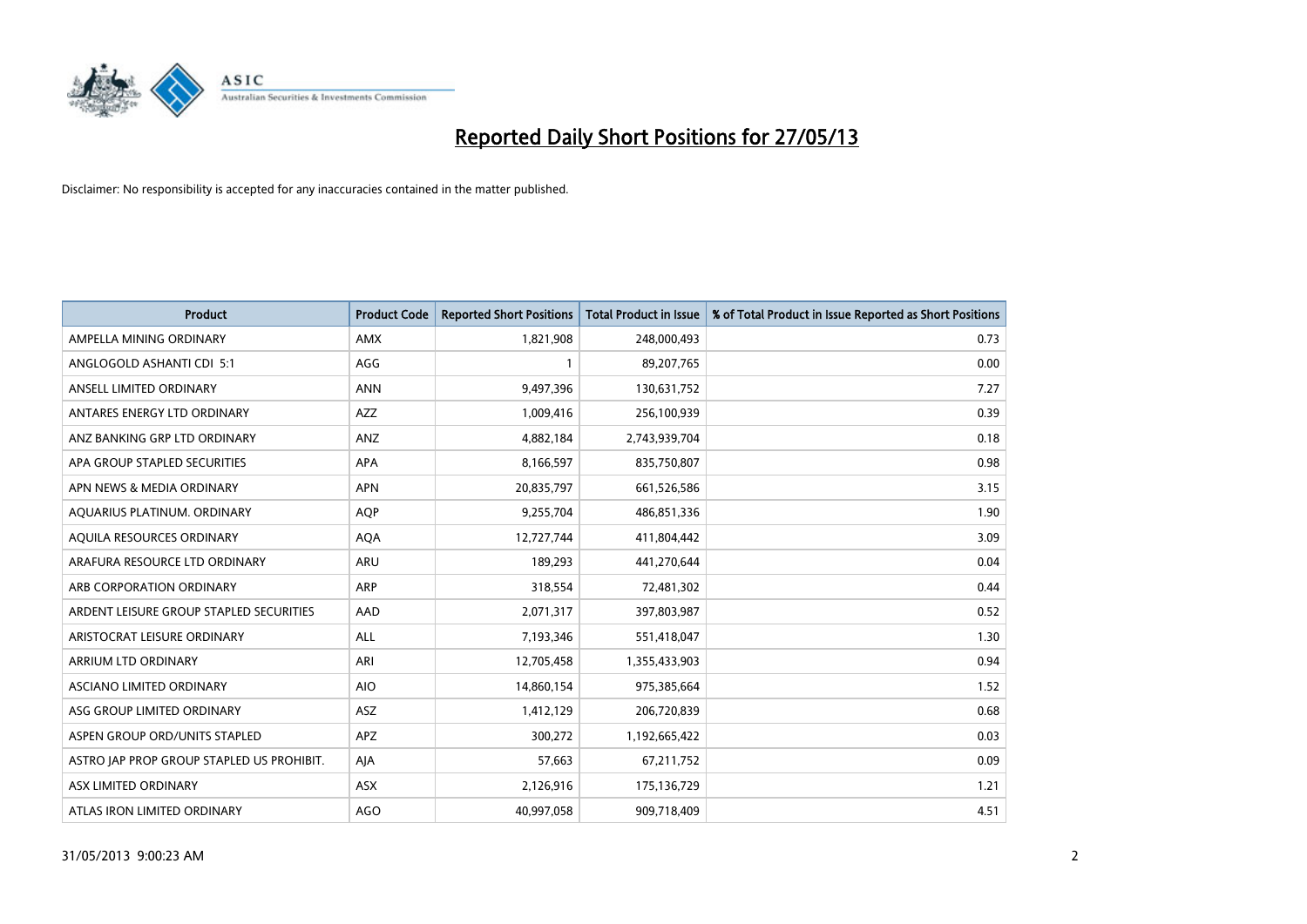

| <b>Product</b>                       | <b>Product Code</b> | <b>Reported Short Positions</b> | <b>Total Product in Issue</b> | % of Total Product in Issue Reported as Short Positions |
|--------------------------------------|---------------------|---------------------------------|-------------------------------|---------------------------------------------------------|
| AURIZON HOLDINGS LTD ORDINARY        | AZJ                 | 7,689,311                       | 2,137,284,503                 | 0.36                                                    |
| AURORA OIL & GAS ORDINARY            | <b>AUT</b>          | 4,430,991                       | 447,885,778                   | 0.99                                                    |
| <b>AUSDRILL LIMITED ORDINARY</b>     | ASL                 | 7,200,089                       | 312,277,224                   | 2.31                                                    |
| AUSENCO LIMITED ORDINARY             | <b>AAX</b>          | 1,298,524                       | 123,527,574                   | 1.05                                                    |
| <b>AUSTAL LIMITED ORDINARY</b>       | ASB                 | 980,602                         | 346,007,639                   | 0.28                                                    |
| AUSTBROKERS HOLDINGS ORDINARY        | <b>AUB</b>          | 5,430                           | 57,955,632                    | 0.01                                                    |
| AUSTIN ENGINEERING ORDINARY          | ANG                 | 626,085                         | 73,164,403                    | 0.86                                                    |
| AUSTRALAND PROPERTY STAPLED SECURITY | <b>ALZ</b>          | 874,862                         | 578,324,670                   | 0.15                                                    |
| AUSTRALIAN AGRICULT, ORDINARY        | AAC                 | 2,424,276                       | 313,113,358                   | 0.77                                                    |
| AUSTRALIAN INFR LTD ORDINARY         | <b>AIX</b>          | 732,052                         | 620,733,944                   | 0.12                                                    |
| AUSTRALIAN PHARM. ORDINARY           | API                 | 243,983                         | 488,115,883                   | 0.05                                                    |
| <b>AUTOMOTIVE HOLDINGS ORDINARY</b>  | <b>AHE</b>          | 161,781                         | 260,579,682                   | 0.06                                                    |
| AVJENNINGS LIMITED ORDINARY          | <b>AVJ</b>          | 169,947                         | 274,588,694                   | 0.06                                                    |
| AWE LIMITED ORDINARY                 | <b>AWE</b>          | 6,451,250                       | 522,116,985                   | 1.24                                                    |
| AZIMUTH RES LTD ORDINARY             | <b>AZH</b>          | 1,471,715                       | 430,626,680                   | 0.34                                                    |
| <b>BANDANNA ENERGY ORDINARY</b>      | <b>BND</b>          | 27,176,160                      | 528,481,199                   | 5.14                                                    |
| BANK OF QUEENSLAND. ORDINARY         | <b>BOO</b>          | 3,685,263                       | 314,464,272                   | 1.17                                                    |
| <b>BANNERMAN RESOURCES ORDINARY</b>  | <b>BMN</b>          | 174,721                         | 309,077,460                   | 0.06                                                    |
| <b>BASE RES LIMITED ORDINARY</b>     | <b>BSE</b>          | 3,823,066                       | 561,840,029                   | 0.68                                                    |
| BATHURST RESOURCES ORDINARY          | <b>BTU</b>          | 35,668,738                      | 697,247,997                   | 5.12                                                    |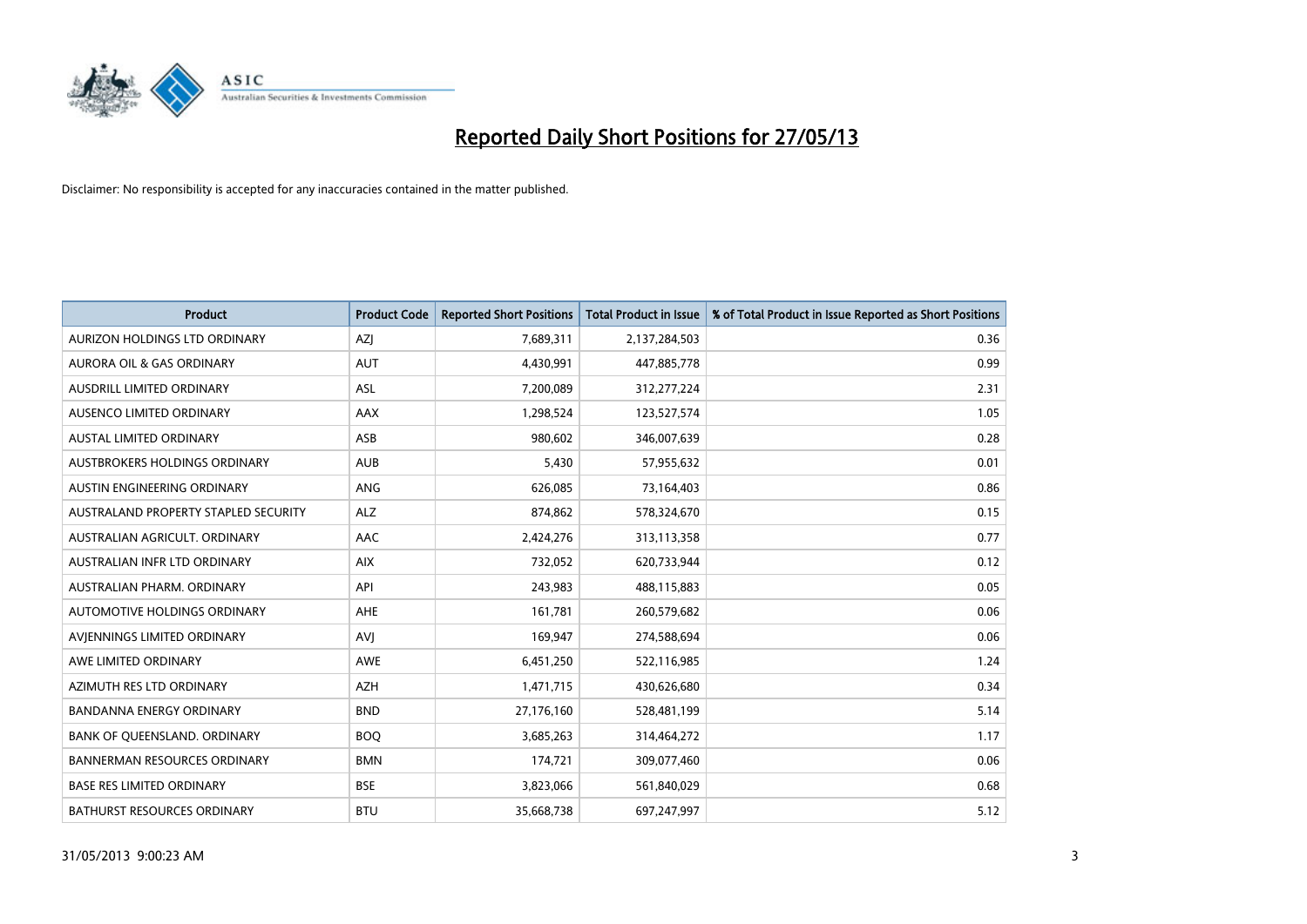

| <b>Product</b>                                | <b>Product Code</b> | <b>Reported Short Positions</b> | <b>Total Product in Issue</b> | % of Total Product in Issue Reported as Short Positions |
|-----------------------------------------------|---------------------|---------------------------------|-------------------------------|---------------------------------------------------------|
| <b>BC IRON LIMITED ORDINARY</b>               | <b>BCI</b>          | 554,097                         | 123,204,384                   | 0.45                                                    |
| <b>BEACH ENERGY LIMITED ORDINARY</b>          | <b>BPT</b>          | 17,722,858                      | 1,267,805,688                 | 1.40                                                    |
| BEADELL RESOURCE LTD ORDINARY                 | <b>BDR</b>          | 40,334,166                      | 786,477,280                   | 5.13                                                    |
| BEGA CHEESE LTD ORDINARY                      | <b>BGA</b>          | 53                              | 151,866,050                   | 0.00                                                    |
| BENDIGO AND ADELAIDE ORDINARY                 | <b>BEN</b>          | 12,900,170                      | 407,166,826                   | 3.17                                                    |
| BERKELEY RESOURCES ORDINARY                   | <b>BKY</b>          | 204,768                         | 179,393,323                   | 0.11                                                    |
| <b>BHP BILLITON LIMITED ORDINARY</b>          | <b>BHP</b>          | 10,439,669                      | 3,211,691,105                 | 0.33                                                    |
| <b>BILLABONG ORDINARY</b>                     | <b>BBG</b>          | 11,610,833                      | 478,944,292                   | 2.42                                                    |
| <b>BLACKMORES LIMITED ORDINARY</b>            | <b>BKL</b>          | 6,504                           | 16,972,069                    | 0.04                                                    |
| <b>BLACKTHORN RESOURCES ORD US PROHIBITED</b> | <b>BTR</b>          | 442,185                         | 164,285,950                   | 0.27                                                    |
| BLUESCOPE STEEL LTD ORDINARY                  | BSL                 | 4,587,841                       | 558,243,305                   | 0.82                                                    |
| <b>BOART LONGYEAR ORDINARY</b>                | <b>BLY</b>          | 40,208,912                      | 461,163,412                   | 8.72                                                    |
| BORAL LIMITED. ORDINARY                       | <b>BLD</b>          | 43,449,115                      | 774,000,641                   | 5.61                                                    |
| <b>BRADKEN LIMITED ORDINARY</b>               | <b>BKN</b>          | 9,984,069                       | 169,240,662                   | 5.90                                                    |
| <b>BRAMBLES LIMITED ORDINARY</b>              | <b>BXB</b>          | 5,409,141                       | 1,557,294,344                 | 0.35                                                    |
| <b>BREVILLE GROUP LTD ORDINARY</b>            | <b>BRG</b>          | 3,327,227                       | 130,095,322                   | 2.56                                                    |
| <b>BRICKWORKS LIMITED ORDINARY</b>            | <b>BKW</b>          | 13,003                          | 147,818,132                   | 0.01                                                    |
| BROCKMAN MINING LTD ORDINARY                  | <b>BCK</b>          | 90,995                          | 7,894,482,131                 | 0.00                                                    |
| <b>BURU ENERGY ORDINARY</b>                   | <b>BRU</b>          | 17,010,342                      | 274,036,429                   | 6.21                                                    |
| <b>BWP TRUST ORDINARY UNITS</b>               | <b>BWP</b>          | 4,704,805                       | 537,753,954                   | 0.87                                                    |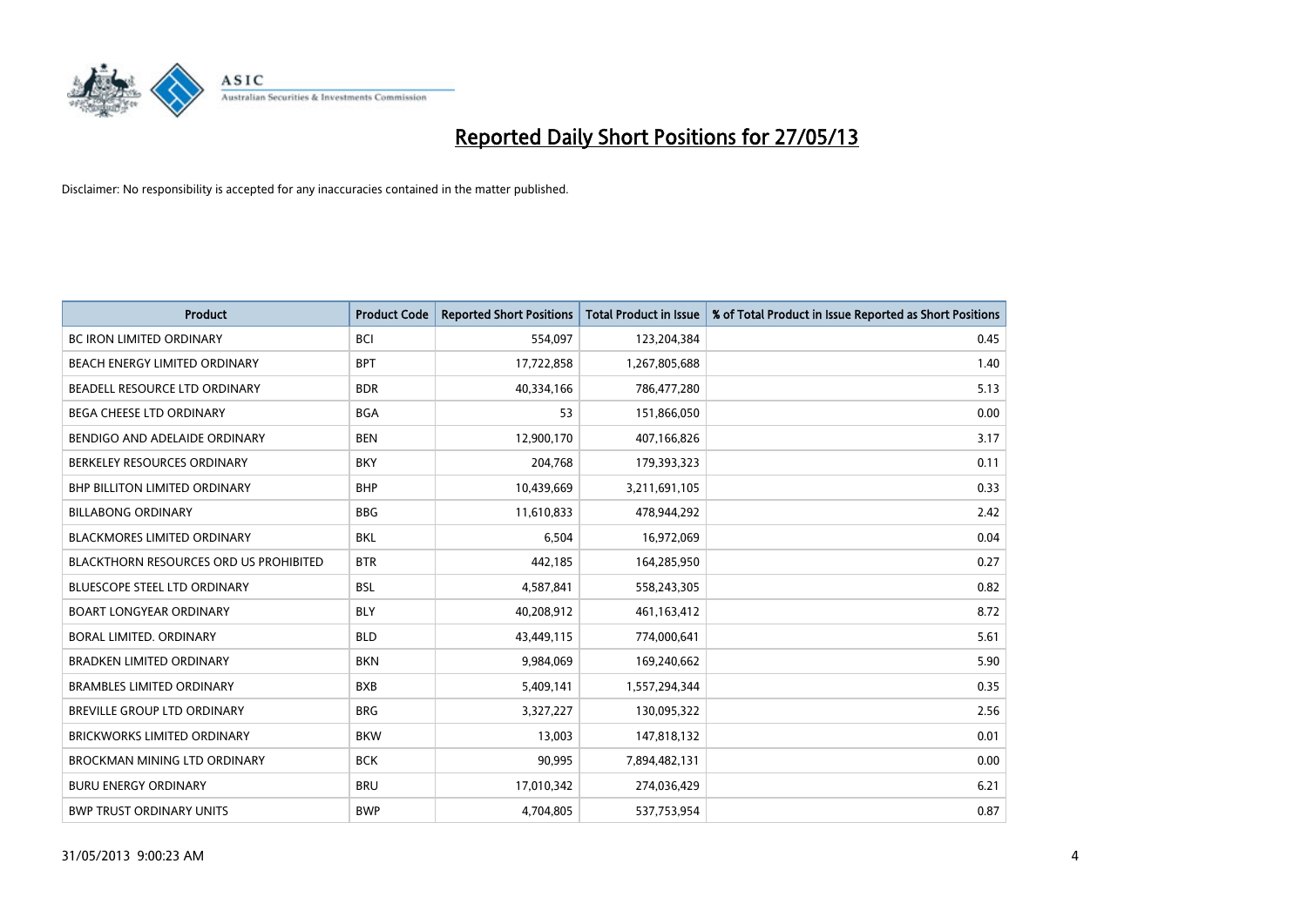

| <b>Product</b>                          | <b>Product Code</b> | <b>Reported Short Positions</b> | <b>Total Product in Issue</b> | % of Total Product in Issue Reported as Short Positions |
|-----------------------------------------|---------------------|---------------------------------|-------------------------------|---------------------------------------------------------|
| <b>CABCHARGE AUSTRALIA ORDINARY</b>     | CAB                 | 10,320,122                      | 120,430,683                   | 8.57                                                    |
| CALTEX AUSTRALIA ORDINARY               | <b>CTX</b>          | 3,010,995                       | 270,000,000                   | 1.12                                                    |
| CAPE LAMBERT RES LTD ORDINARY           | <b>CFE</b>          | 2,101,255                       | 685,107,562                   | 0.31                                                    |
| CARABELLA RES LTD ORDINARY              | <b>CLR</b>          | 100,000                         | 152,361,547                   | 0.07                                                    |
| <b>CARBON ENERGY ORDINARY</b>           | <b>CNX</b>          | 4,533                           | 782,684,355                   | 0.00                                                    |
| <b>CARDNO LIMITED ORDINARY</b>          | CDD                 | 8,972,585                       | 143,726,327                   | 6.24                                                    |
| CARNARVON PETROLEUM ORDINARY            | <b>CVN</b>          | 39,246                          | 934,109,501                   | 0.00                                                    |
| CARSALES.COM LTD ORDINARY               | <b>CRZ</b>          | 2,580,335                       | 236,134,464                   | 1.09                                                    |
| <b>CASH CONVERTERS ORDINARY</b>         | CCV                 | 2,219,200                       | 423,861,025                   | 0.52                                                    |
| CENTRAL PETROLEUM ORDINARY              | <b>CTP</b>          | 749,107                         | 1,440,078,845                 | 0.05                                                    |
| CERAMIC FUEL CELLS ORDINARY             | <b>CFU</b>          | 640,334                         | 1,591,941,620                 | 0.04                                                    |
| CFS RETAIL TRUST GRP STAPLED SECURITIES | <b>CFX</b>          | 55,791,105                      | 2,828,495,659                 | 1.97                                                    |
| CHALLENGER DIV.PRO. STAPLED UNITS       | <b>CDI</b>          | 70,693                          | 214,101,013                   | 0.03                                                    |
| <b>CHALLENGER LIMITED ORDINARY</b>      | <b>CGF</b>          | 2,518,024                       | 532,319,752                   | 0.47                                                    |
| CHANDLER MACLEOD LTD ORDINARY           | <b>CMG</b>          | 386,663                         | 469,679,390                   | 0.08                                                    |
| CHARTER HALL GROUP STAPLED US PROHIBIT. | <b>CHC</b>          | 491,707                         | 302,262,312                   | 0.16                                                    |
| <b>CHARTER HALL RETAIL UNITS</b>        | <b>CQR</b>          | 3,250,450                       | 337,582,974                   | 0.96                                                    |
| <b>CHORUS LIMITED ORDINARY</b>          | <b>CNU</b>          | 27,462                          | 389,299,049                   | 0.01                                                    |
| CITIGOLD CORP LTD ORDINARY              | <b>CTO</b>          | 153,427                         | 1,352,907,765                 | 0.01                                                    |
| <b>CLOUGH LIMITED ORDINARY</b>          | <b>CLO</b>          | 6,466,876                       | 777,781,882                   | 0.83                                                    |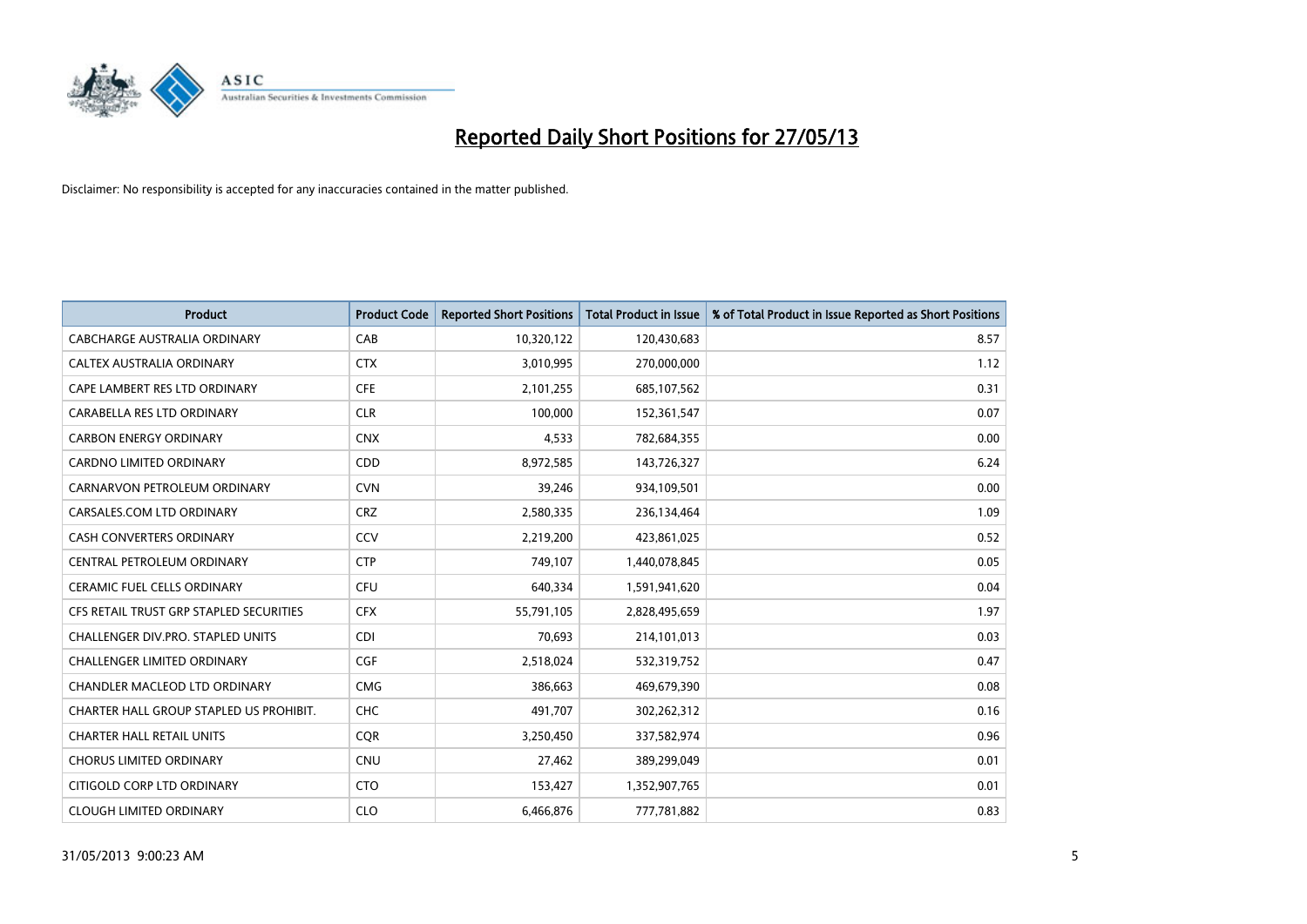

| <b>Product</b>                          | <b>Product Code</b> | <b>Reported Short Positions</b> | <b>Total Product in Issue</b> | % of Total Product in Issue Reported as Short Positions |
|-----------------------------------------|---------------------|---------------------------------|-------------------------------|---------------------------------------------------------|
| COAL OF AFRICA LTD ORDINARY             | <b>CZA</b>          | 326                             | 1,048,368,613                 | 0.00                                                    |
| COALSPUR MINES LTD ORDINARY             | <b>CPL</b>          | 16,774,089                      | 639,748,901                   | 2.62                                                    |
| COCA-COLA AMATIL ORDINARY               | <b>CCL</b>          | 4,180,499                       | 763,590,249                   | 0.55                                                    |
| COCHLEAR LIMITED ORDINARY               | <b>COH</b>          | 3,961,289                       | 57,040,932                    | 6.94                                                    |
| <b>COCKATOO COAL ORDINARY</b>           | <b>COK</b>          | 14,059,172                      | 1,016,746,908                 | 1.38                                                    |
| <b>CODAN LIMITED ORDINARY</b>           | <b>CDA</b>          | 359,095                         | 176,926,104                   | 0.20                                                    |
| <b>COLLINS FOODS LTD ORDINARY</b>       | <b>CKF</b>          | 525,062                         | 93,000,003                    | 0.56                                                    |
| COMMONWEALTH BANK, ORDINARY             | <b>CBA</b>          | 7,534,867                       | 1,609,180,841                 | 0.47                                                    |
| <b>COMMONWEALTH PROP ORDINARY UNITS</b> | <b>CPA</b>          | 16,453,448                      | 2,347,003,413                 | 0.70                                                    |
| <b>COMPASS RESOURCES ORDINARY</b>       | <b>CMR</b>          | 7,472                           | 1,403,744,100                 | 0.00                                                    |
| COMPUTERSHARE LTD ORDINARY              | <b>CPU</b>          | 13,340,861                      | 556,203,079                   | 2.40                                                    |
| <b>COOPER ENERGY LTD ORDINARY</b>       | <b>COE</b>          | 36                              | 329,099,922                   | 0.00                                                    |
| CORP TRAVEL LIMITED ORDINARY            | <b>CTD</b>          | 147,691                         | 78,081,184                    | 0.19                                                    |
| <b>CREDIT CORP GROUP ORDINARY</b>       | <b>CCP</b>          | 21,650                          | 45,932,899                    | 0.05                                                    |
| <b>CROMWELL PROP STAPLED SECURITIES</b> | <b>CMW</b>          | 3,735,339                       | 1,463,721,456                 | 0.26                                                    |
| <b>CROWN LIMITED ORDINARY</b>           | <b>CWN</b>          | 1,567,572                       | 728,394,185                   | 0.22                                                    |
| <b>CSG LIMITED ORDINARY</b>             | CSV                 | 130,051                         | 278,155,477                   | 0.05                                                    |
| <b>CSL LIMITED ORDINARY</b>             | <b>CSL</b>          | 494,762                         | 493,718,865                   | 0.10                                                    |
| <b>CSR LIMITED ORDINARY</b>             | <b>CSR</b>          | 50,199,557                      | 506,000,315                   | 9.92                                                    |
| <b>CUDECO LIMITED ORDINARY</b>          | CDU                 | 4,198,614                       | 199,877,294                   | 2.10                                                    |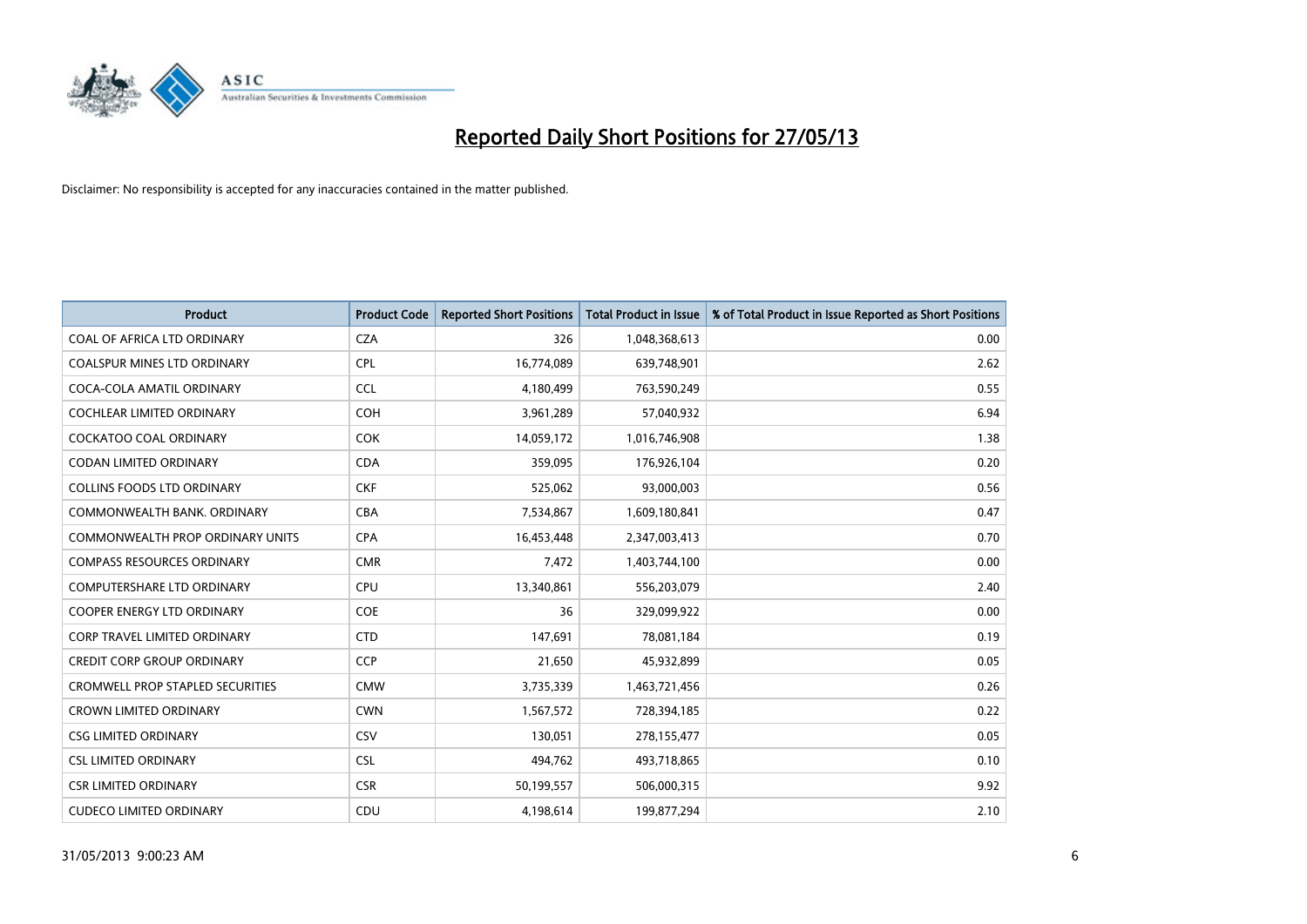

| <b>Product</b>                       | <b>Product Code</b> | <b>Reported Short Positions</b> | <b>Total Product in Issue</b> | % of Total Product in Issue Reported as Short Positions |
|--------------------------------------|---------------------|---------------------------------|-------------------------------|---------------------------------------------------------|
| DART ENERGY LTD ORDINARY             | <b>DTE</b>          | 13,890,870                      | 878,988,226                   | 1.58                                                    |
| DATA#3 LIMITED ORDINARY              | <b>DTL</b>          | 113,328                         | 153,974,950                   | 0.07                                                    |
| DAVID JONES LIMITED ORDINARY         | <b>DJS</b>          | 55,771,198                      | 535,002,401                   | 10.42                                                   |
| <b>DECMIL GROUP LIMITED ORDINARY</b> | <b>DCG</b>          | 3,305,264                       | 168,203,219                   | 1.97                                                    |
| DEXUS PROPERTY GROUP STAPLED UNITS   | <b>DXS</b>          | 14,073,496                      | 4,839,024,176                 | 0.29                                                    |
| DISCOVERY METALS LTD ORDINARY        | <b>DML</b>          | 7,457,558                       | 486,986,451                   | 1.53                                                    |
| DOMINO PIZZA ENTERPR ORDINARY        | <b>DMP</b>          | 252,526                         | 70,192,674                    | 0.36                                                    |
| DORAY MINERALS LTD ORDINARY          | <b>DRM</b>          | 57,921                          | 141,866,768                   | 0.04                                                    |
| DOWNER EDI LIMITED ORDINARY          | <b>DOW</b>          | 6,956,617                       | 433,409,429                   | 1.61                                                    |
| DRILLSEARCH ENERGY ORDINARY          | <b>DLS</b>          | 16,682,336                      | 427,353,371                   | 3.90                                                    |
| DUET GROUP STAPLED US PROHIBIT.      | <b>DUE</b>          | 29,716,696                      | 1,169,314,842                 | 2.54                                                    |
| <b>DULUXGROUP LIMITED ORDINARY</b>   | <b>DLX</b>          | 7,075,230                       | 374,507,181                   | 1.89                                                    |
| DWS LTD ORDINARY                     | <b>DWS</b>          | 462,597                         | 132,362,763                   | 0.35                                                    |
| ECHO ENTERTAINMENT ORDINARY          | <b>EGP</b>          | 5,594,053                       | 825,672,730                   | 0.68                                                    |
| <b>ELDERS LIMITED ORDINARY</b>       | <b>ELD</b>          | 16,222,138                      | 448,598,480                   | 3.62                                                    |
| ELEMENTAL MINERALS ORDINARY          | <b>ELM</b>          | 33,456                          | 288,587,228                   | 0.01                                                    |
| ELEMENTOS LIMITED ORDINARY           | ELT                 | 16                              | 154,349,209                   | 0.00                                                    |
| <b>EMECO HOLDINGS ORDINARY</b>       | <b>EHL</b>          | 23,226,244                      | 599,675,707                   | 3.87                                                    |
| <b>ENDEAVOUR MIN CORP CDI 1:1</b>    | <b>EVR</b>          | 95,807                          | 125,053,398                   | 0.08                                                    |
| ENERGY RESOURCES ORDINARY 'A'        | ERA                 | 10,416,782                      | 517,725,062                   | 2.01                                                    |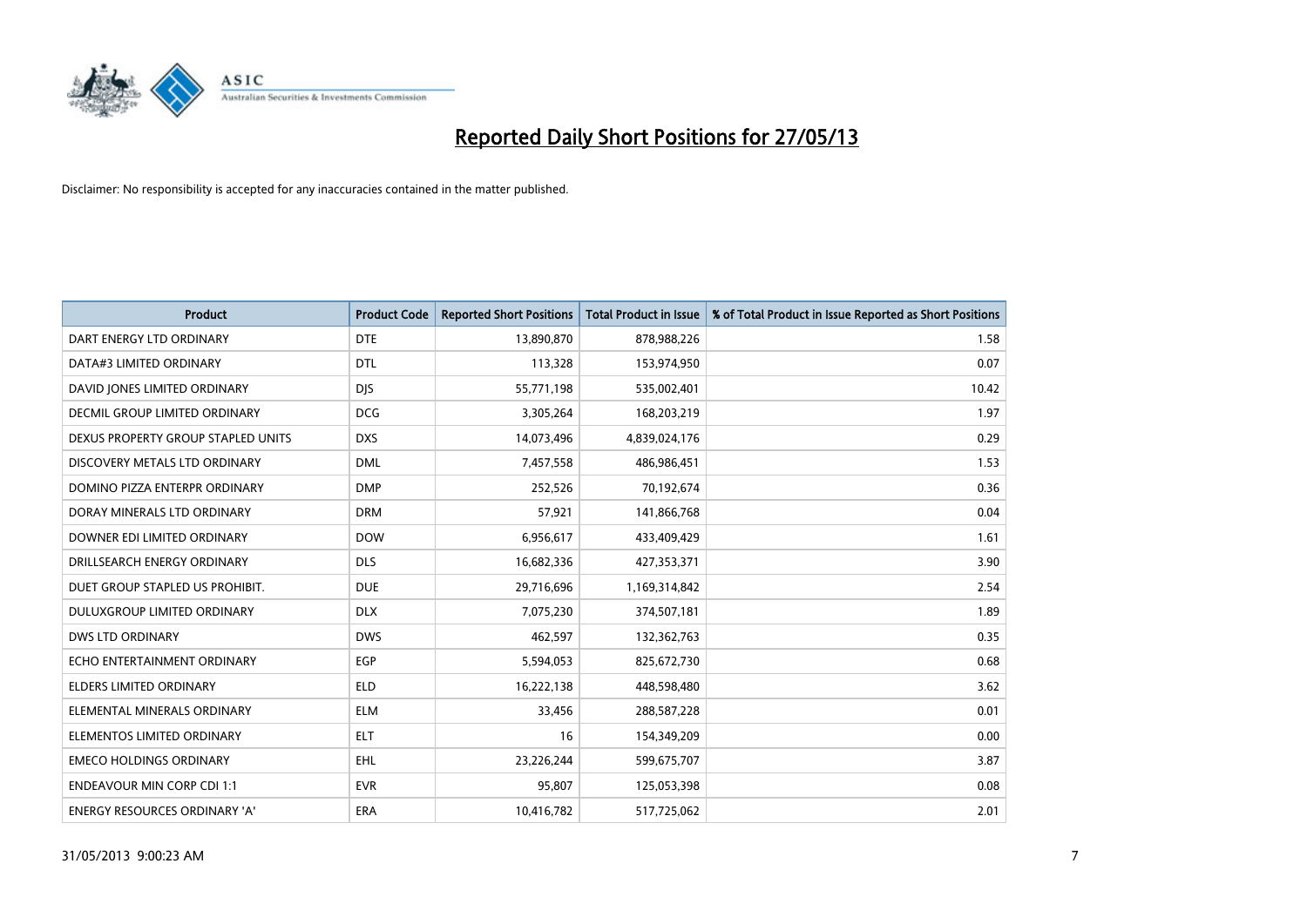

| <b>Product</b>                         | <b>Product Code</b> | <b>Reported Short Positions</b> | <b>Total Product in Issue</b> | % of Total Product in Issue Reported as Short Positions |
|----------------------------------------|---------------------|---------------------------------|-------------------------------|---------------------------------------------------------|
| <b>ENERGY WORLD CORPOR, ORDINARY</b>   | <b>EWC</b>          | 20,050,764                      | 1,734,166,672                 | 1.16                                                    |
| ENVESTRA LIMITED ORDINARY              | <b>ENV</b>          | 5,197,967                       | 1,796,808,474                 | 0.29                                                    |
| EQUATORIAL RES LTD ORDINARY            | EQX                 | 8                               | 119,835,353                   | 0.00                                                    |
| ERM POWER LIMITED ORDINARY             | EPW                 | 940                             | 176,703,891                   | 0.00                                                    |
| EVOLUTION MINING LTD ORDINARY          | <b>EVN</b>          | 20,017,090                      | 708,092,989                   | 2.83                                                    |
| FAIRFAX MEDIA LTD ORDINARY             | FXJ                 | 350,820,504                     | 2,351,955,725                 | 14.92                                                   |
| FANTASTIC HOLDINGS ORDINARY            | <b>FAN</b>          | 43,456                          | 102,739,538                   | 0.04                                                    |
| FAR LTD ORDINARY                       | <b>FAR</b>          | 22,121,932                      | 2,499,846,742                 | 0.88                                                    |
| FEDERATION CNTRES ORD/UNIT STAPLED SEC | <b>FDC</b>          | 2,365,316                       | 1,427,641,565                 | 0.17                                                    |
| FKP PROPERTY GROUP STAPLED SECURITIES  | <b>FKP</b>          | 9,695,349                       | 321,578,705                   | 3.01                                                    |
| FLEETWOOD CORP ORDINARY                | <b>FWD</b>          | 2,604,886                       | 60,522,619                    | 4.30                                                    |
| FLETCHER BUILDING ORDINARY             | <b>FBU</b>          | 3,781,722                       | 686,096,427                   | 0.55                                                    |
| FLEXIGROUP LIMITED ORDINARY            | <b>FXL</b>          | 190,513                         | 299,147,864                   | 0.06                                                    |
| <b>FLIGHT CENTRE ORDINARY</b>          | <b>FLT</b>          | 11,667,861                      | 100,418,807                   | 11.62                                                   |
| FLINDERS MINES LTD ORDINARY            | <b>FMS</b>          | 2,813,927                       | 1,821,300,404                 | 0.15                                                    |
| FOCUS MINERALS LTD ORDINARY            | <b>FML</b>          | 35,231,097                      | 9,137,375,877                 | 0.39                                                    |
| FORGE GROUP LIMITED ORDINARY           | FGE                 | 1,367,681                       | 86,169,014                    | 1.59                                                    |
| FORTESCUE METALS GRP ORDINARY          | <b>FMG</b>          | 155,915,522                     | 3,113,798,659                 | 5.01                                                    |
| <b>G.U.D. HOLDINGS ORDINARY</b>        | GUD                 | 5,621,236                       | 71,341,319                    | 7.88                                                    |
| <b>G8 EDUCATION LIMITED ORDINARY</b>   | <b>GEM</b>          | 761,969                         | 272,151,612                   | 0.28                                                    |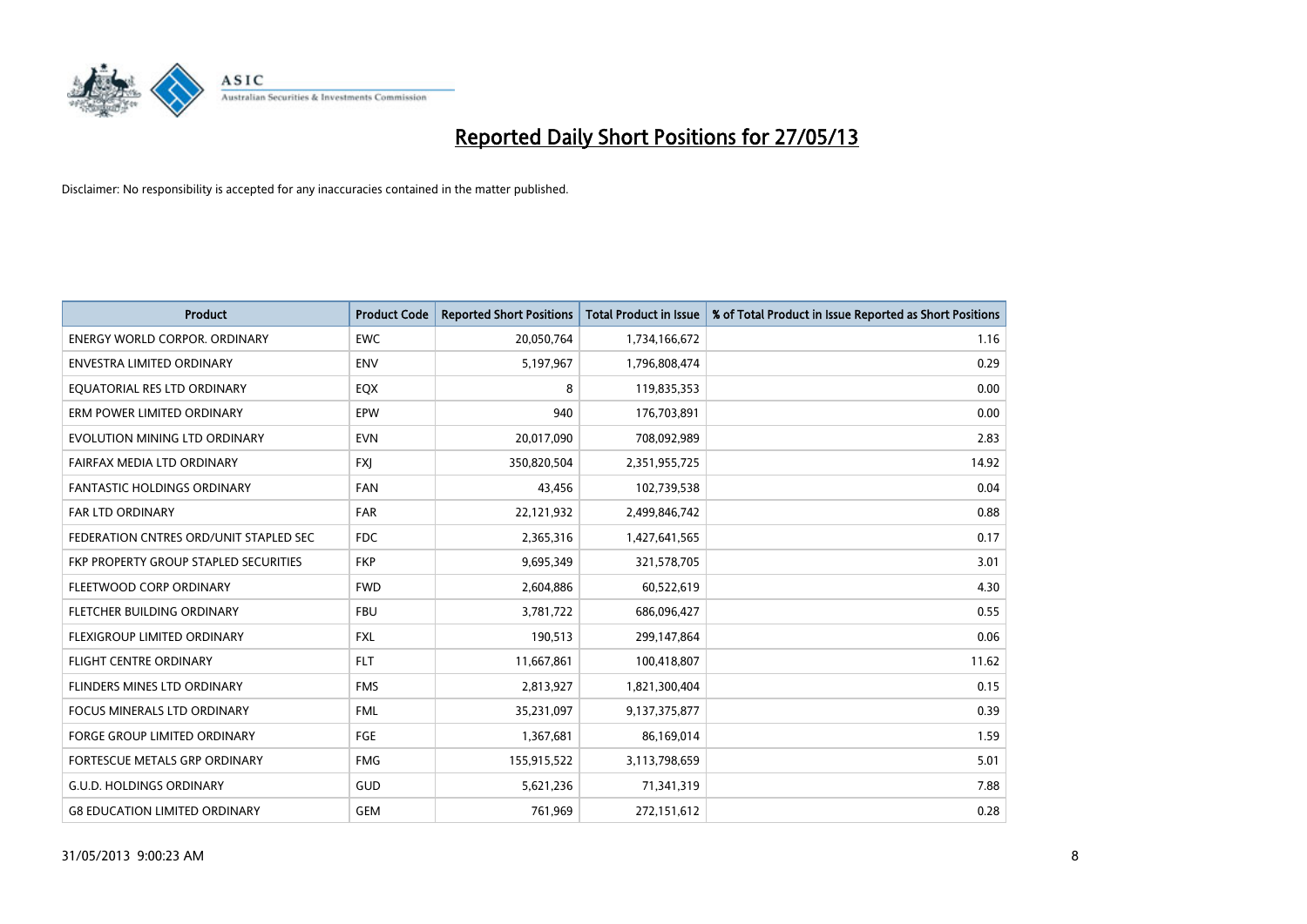

| <b>Product</b>                                   | <b>Product Code</b> | <b>Reported Short Positions</b> | <b>Total Product in Issue</b> | % of Total Product in Issue Reported as Short Positions |
|--------------------------------------------------|---------------------|---------------------------------|-------------------------------|---------------------------------------------------------|
| <b>GALAXY RESOURCES ORDINARY</b>                 | GXY                 | 3,851,130                       | 584,355,501                   | 0.66                                                    |
| <b>GEODYNAMICS LIMITED ORDINARY</b>              | GDY                 | 850                             | 406,452,608                   | 0.00                                                    |
| <b>GINDALBIE METALS LTD ORDINARY</b>             | <b>GBG</b>          | 45,906,083                      | 1,492,154,301                 | 3.08                                                    |
| <b>GOODMAN FIELDER. ORDINARY</b>                 | <b>GFF</b>          | 36,483,358                      | 1,955,559,207                 | 1.87                                                    |
| <b>GOODMAN GROUP STAPLED</b>                     | <b>GMG</b>          | 4,192,631                       | 1,713,233,947                 | 0.24                                                    |
| <b>GPT GROUP STAPLED SEC.</b>                    | GPT                 | 4,528,673                       | 1,768,731,729                 | 0.26                                                    |
| <b>GRAINCORP LIMITED A CLASS ORDINARY</b>        | <b>GNC</b>          | 1,731,693                       | 228,855,628                   | 0.76                                                    |
| <b>GRANGE RESOURCES. ORDINARY</b>                | GRR                 | 5,573,212                       | 1,156,492,195                 | 0.48                                                    |
| <b>GREENLAND MIN EN LTD ORDINARY</b>             | GGG                 | 5,762,657                       | 571,975,263                   | 1.01                                                    |
| <b>GROWTHPOINT PROPERTY ORD/UNIT STAPLED SEC</b> | GOZ                 | 17,970                          | 402,830,366                   | 0.00                                                    |
| <b>GRYPHON MINERALS LTD ORDINARY</b>             | GRY                 | 15,837,913                      | 400,464,983                   | 3.95                                                    |
| <b>GUILDFORD COAL LTD ORDINARY</b>               | <b>GUF</b>          | 1,737,940                       | 635,046,899                   | 0.27                                                    |
| <b>GUNNS LIMITED ORDINARY</b>                    | <b>GNS</b>          | 51,772,667                      | 848,401,559                   | 6.10                                                    |
| <b>GWA GROUP LTD ORDINARY</b>                    | <b>GWA</b>          | 10,471,799                      | 306,533,770                   | 3.42                                                    |
| HARVEY NORMAN ORDINARY                           | <b>HVN</b>          | 86,404,919                      | 1,062,316,784                 | 8.13                                                    |
| HASTIE GROUP LIMITED ORDINARY                    | <b>HST</b>          | 114,317                         | 137,353,504                   | 0.08                                                    |
| <b>HENDERSON GROUP CDI 1:1</b>                   | <b>HGG</b>          | 1,077,575                       | 749,697,955                   | 0.14                                                    |
| HFA HOLDINGS LIMITED ORDINARY                    | <b>HFA</b>          | 3,809                           | 117,332,831                   | 0.00                                                    |
| HILLGROVE RES LTD ORDINARY                       | <b>HGO</b>          | 1,734,834                       | 1,022,760,221                 | 0.17                                                    |
| HILLS HOLDINGS LTD ORDINARY                      | HIL                 | 693,486                         | 246,500,444                   | 0.28                                                    |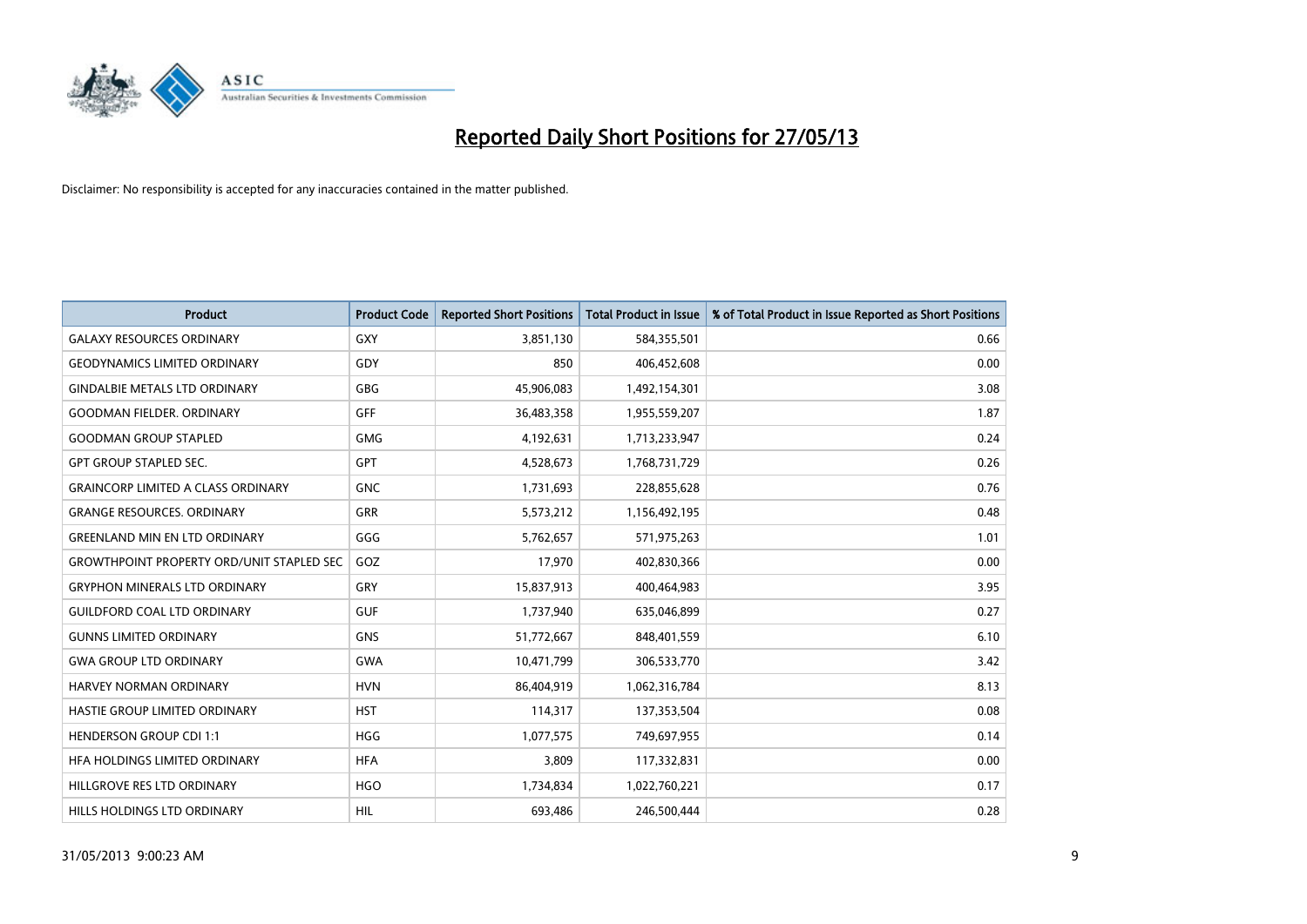

| <b>Product</b>                                | <b>Product Code</b> | <b>Reported Short Positions</b> | <b>Total Product in Issue</b> | % of Total Product in Issue Reported as Short Positions |
|-----------------------------------------------|---------------------|---------------------------------|-------------------------------|---------------------------------------------------------|
| HORIZON OIL LIMITED ORDINARY                  | <b>HZN</b>          | 57,972,086                      | 1,135,266,515                 | 5.11                                                    |
| <b>ICON ENERGY LIMITED ORDINARY</b>           | ICN                 | 72                              | 533,391,210                   | 0.00                                                    |
| <b>IINET LIMITED ORDINARY</b>                 | <b>IIN</b>          | 1,671,884                       | 161,238,847                   | 1.04                                                    |
| ILUKA RESOURCES ORDINARY                      | ILU                 | 54,805,683                      | 418,700,517                   | 13.09                                                   |
| <b>IMDEX LIMITED ORDINARY</b>                 | <b>IMD</b>          | 6,368,674                       | 210,473,188                   | 3.03                                                    |
| IMF (AUSTRALIA) LTD ORDINARY                  | <b>IMF</b>          | 1,125,810                       | 123,201,716                   | 0.91                                                    |
| <b>INCITEC PIVOT ORDINARY</b>                 | IPL                 | 22,258,397                      | 1,628,730,107                 | 1.37                                                    |
| INDEPENDENCE GROUP ORDINARY                   | <b>IGO</b>          | 5,186,251                       | 232,882,535                   | 2.23                                                    |
| <b>INDOPHIL RESOURCES ORDINARY</b>            | <b>IRN</b>          | 676,983                         | 1,203,146,194                 | 0.06                                                    |
| <b>INFIGEN ENERGY STAPLED SECURITIES</b>      | <b>IFN</b>          | 3,266,849                       | 762,265,972                   | 0.43                                                    |
| INSURANCE AUSTRALIA ORDINARY                  | <b>IAG</b>          | 2,778,230                       | 2,079,034,021                 | 0.13                                                    |
| INTEGRATED RESEARCH ORDINARY                  | IRI                 | 51,442                          | 168,361,953                   | 0.03                                                    |
| <b>INTREPID MINES ORDINARY</b>                | <b>IAU</b>          | 18,984,767                      | 555,875,414                   | 3.42                                                    |
| <b>INVESTA OFFICE FUND STAPLED SECURITIES</b> | <b>IOF</b>          | 1,543,628                       | 614,047,458                   | 0.25                                                    |
| <b>INVOCARE LIMITED ORDINARY</b>              | <b>IVC</b>          | 1,801,712                       | 110,030,298                   | 1.64                                                    |
| ION LIMITED ORDINARY                          | <b>ION</b>          | 164,453                         | 256,365,105                   | 0.06                                                    |
| <b>IOOF HOLDINGS LTD ORDINARY</b>             | IFL                 | 2,368,802                       | 232,118,034                   | 1.02                                                    |
| <b>IRESS LIMITED ORDINARY</b>                 | <b>IRE</b>          | 2,047,772                       | 128,620,231                   | 1.59                                                    |
| <b>IRON ORE HOLDINGS ORDINARY</b>             | <b>IOH</b>          | 26,197                          | 161,174,005                   | 0.02                                                    |
| <b>IVANHOE AUSTRALIA ORDINARY</b>             | <b>IVA</b>          | 1,769,169                       | 725,494,382                   | 0.24                                                    |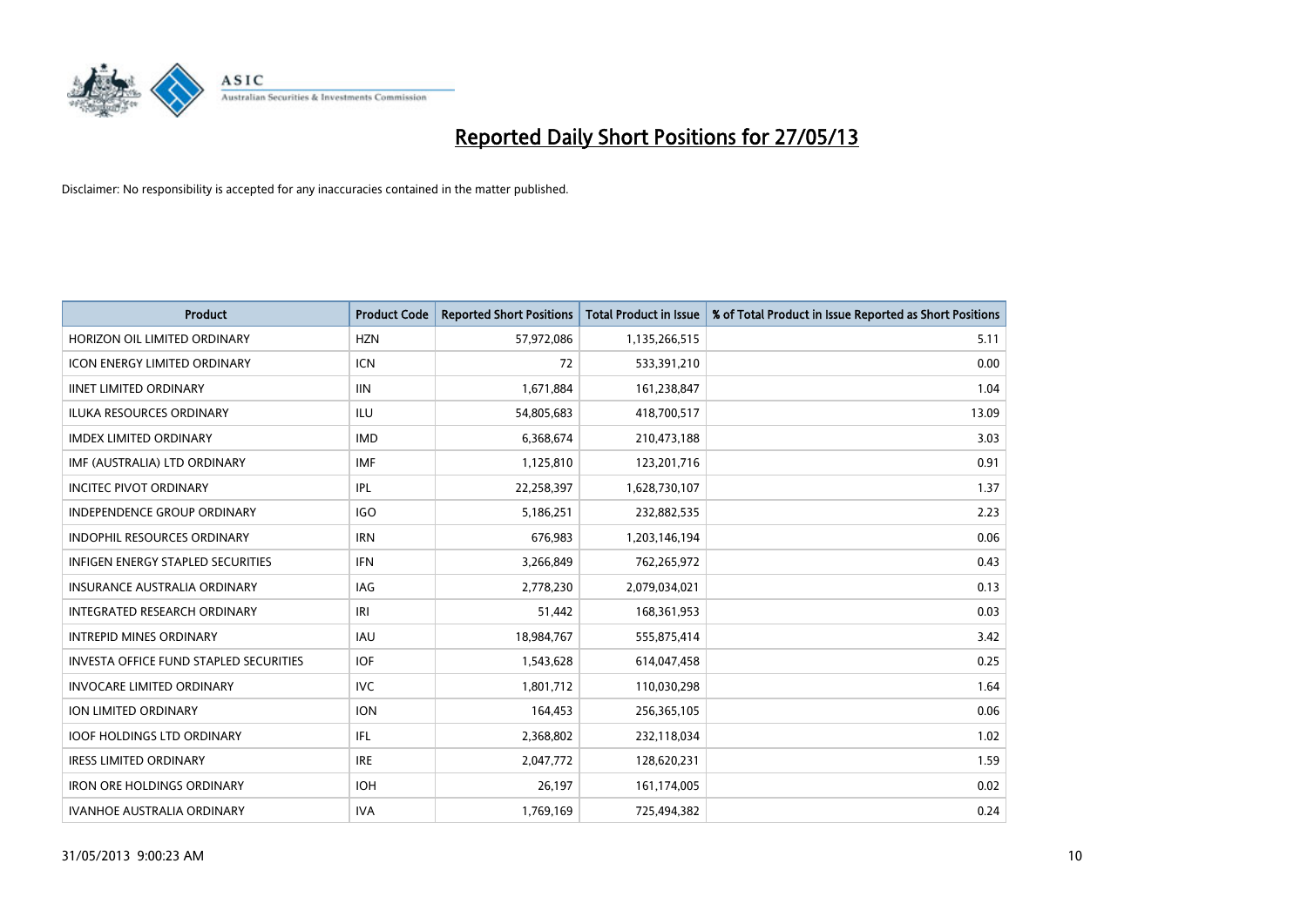

| <b>Product</b>                           | <b>Product Code</b> | <b>Reported Short Positions</b> | <b>Total Product in Issue</b> | % of Total Product in Issue Reported as Short Positions |
|------------------------------------------|---------------------|---------------------------------|-------------------------------|---------------------------------------------------------|
| JAMES HARDIE INDUST CHESS DEPOSITARY INT | <b>IHX</b>          | 5,617,587                       | 441,654,684                   | 1.27                                                    |
| <b>JB HI-FI LIMITED ORDINARY</b>         | <b>IBH</b>          | 16,833,807                      | 98,947,309                    | 17.01                                                   |
| <b>IUMBO INTERACTIVE ORDINARY</b>        | <b>IIN</b>          | 26,866                          | 43,552,560                    | 0.06                                                    |
| <b>JUPITER MINES ORDINARY</b>            | <b>IMS</b>          | 975,740                         | 2,281,835,383                 | 0.04                                                    |
| <b>KAGARA LTD ORDINARY</b>               | KZL                 | 3,391,221                       | 798,953,117                   | 0.42                                                    |
| KAROON GAS AUSTRALIA ORDINARY            | <b>KAR</b>          | 2,927,071                       | 221,420,769                   | 1.32                                                    |
| KATHMANDU HOLD LTD ORDINARY              | <b>KMD</b>          | 32,419                          | 200,215,894                   | 0.02                                                    |
| <b>KBL MINING LIMITED ORDINARY</b>       | <b>KBL</b>          | 1,820                           | 293,535,629                   | 0.00                                                    |
| KINGSGATE CONSOLID. ORDINARY             | <b>KCN</b>          | 6,000,903                       | 152,191,905                   | 3.94                                                    |
| KINGSROSE MINING LTD ORDINARY            | <b>KRM</b>          | 681,467                         | 291,959,871                   | 0.23                                                    |
| LEIGHTON HOLDINGS ORDINARY               | LEI                 | 12,935,910                      | 337,230,813                   | 3.84                                                    |
| LEND LEASE GROUP UNIT/ORD STAPLED        | LLC                 | 3,724,884                       | 575,508,314                   | 0.65                                                    |
| LINC ENERGY LTD ORDINARY                 | <b>LNC</b>          | 11,731,600                      | 520,765,276                   | 2.25                                                    |
| LION SELECTION GRP ORDINARY              | <b>LSX</b>          | 36                              | 88,033,228                    | 0.00                                                    |
| LYCOPODIUM LIMITED ORDINARY              | LYL                 | 11,177                          | 38,955,103                    | 0.03                                                    |
| LYNAS CORPORATION ORDINARY               | <b>LYC</b>          | 201,400,349                     | 1,960,801,292                 | 10.27                                                   |
| M2 TELECOMMUNICATION ORDINARY            | <b>MTU</b>          | 5,412,991                       | 178,320,592                   | 3.04                                                    |
| <b>MACA LIMITED ORDINARY</b>             | <b>MLD</b>          | 1,939                           | 172,500,000                   | 0.00                                                    |
| <b>MACMAHON HOLDINGS ORDINARY</b>        | <b>MAH</b>          | 10,900,384                      | 1,261,699,966                 | 0.86                                                    |
| MACPHERSONS RESOURCE ORDINARY            | <b>MRP</b>          | 101,000                         | 249,359,110                   | 0.04                                                    |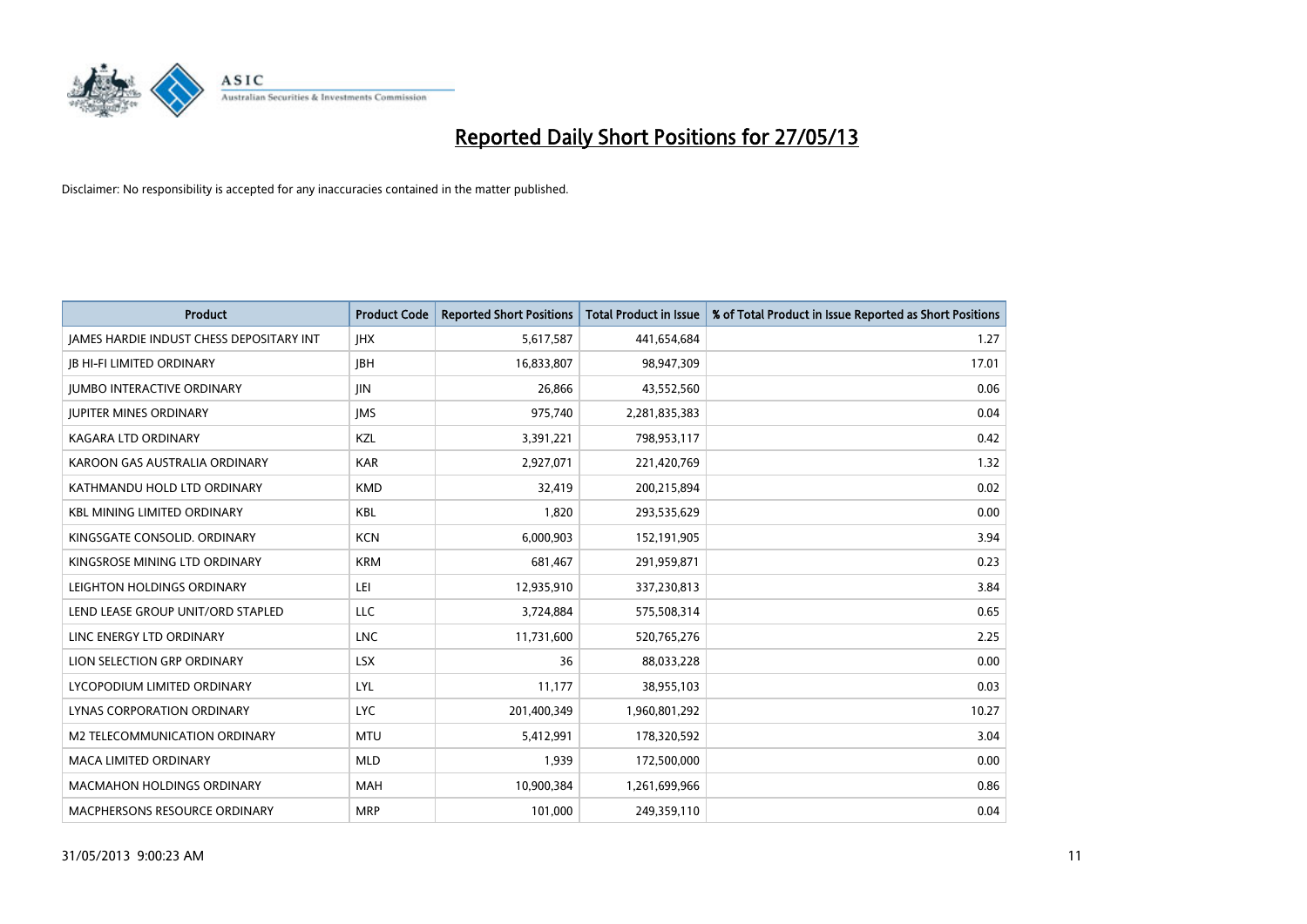

| <b>Product</b>                        | <b>Product Code</b> | <b>Reported Short Positions</b> | <b>Total Product in Issue</b> | % of Total Product in Issue Reported as Short Positions |
|---------------------------------------|---------------------|---------------------------------|-------------------------------|---------------------------------------------------------|
| MACO ATLAS ROADS GRP ORDINARY STAPLED | <b>MQA</b>          | 25,179,265                      | 478,531,436                   | 5.26                                                    |
| MACQUARIE GROUP LTD ORDINARY          | MQG                 | 2,116,021                       | 339,724,997                   | 0.62                                                    |
| MAGELLAN FIN GRP LTD ORDINARY         | <b>MFG</b>          | 546,636                         | 152,782,876                   | 0.36                                                    |
| <b>MATRIX C &amp; E LTD ORDINARY</b>  | <b>MCE</b>          | 3,554,512                       | 94,555,428                    | 3.76                                                    |
| MAVERICK DRILLING ORDINARY            | <b>MAD</b>          | 13,961,417                      | 452,726,751                   | 3.08                                                    |
| MCMILLAN SHAKESPEARE ORDINARY         | <b>MMS</b>          | 800,594                         | 74,523,965                    | 1.07                                                    |
| <b>MCPHERSON'S LTD ORDINARY</b>       | <b>MCP</b>          | 87,272                          | 89,294,198                    | 0.10                                                    |
| MEDUSA MINING LTD ORDINARY            | <b>MML</b>          | 2,398,759                       | 188,903,911                   | 1.27                                                    |
| MEO AUSTRALIA LTD ORDINARY            | <b>MEO</b>          | 166,657                         | 627,264,587                   | 0.03                                                    |
| <b>MERMAID MARINE ORDINARY</b>        | <b>MRM</b>          | 646,908                         | 228,166,230                   | 0.28                                                    |
| MESOBLAST LIMITED ORDINARY            | <b>MSB</b>          | 10,181,383                      | 315,423,901                   | 3.23                                                    |
| METALS X LIMITED ORDINARY             | <b>MLX</b>          | 77,960                          | 1,651,766,110                 | 0.00                                                    |
| METCASH LIMITED ORDINARY              | <b>MTS</b>          | 61,772,630                      | 880,704,786                   | 7.01                                                    |
| MICLYN EXP OFFSHR ORDINARY            | <b>MIO</b>          | 587,387                         | 281,536,912                   | 0.21                                                    |
| MIGHTY RIVER POWER ORDINARY           | <b>MYT</b>          | 240,000                         | 1,400,000,094                 | 0.02                                                    |
| MILTON CORPORATION ORDINARY           | <b>MLT</b>          | 12,800                          | 122,147,119                   | 0.01                                                    |
| MINCOR RESOURCES NL ORDINARY          | <b>MCR</b>          | 2,895,752                       | 188,208,274                   | 1.54                                                    |
| MINERAL DEPOSITS ORDINARY             | <b>MDL</b>          | 2,775,368                       | 83,538,786                    | 3.32                                                    |
| MINERAL RESOURCES, ORDINARY           | <b>MIN</b>          | 4,325,274                       | 185,987,992                   | 2.33                                                    |
| MIRABELA NICKEL LTD ORDINARY          | <b>MBN</b>          | 23,271,659                      | 876,765,094                   | 2.65                                                    |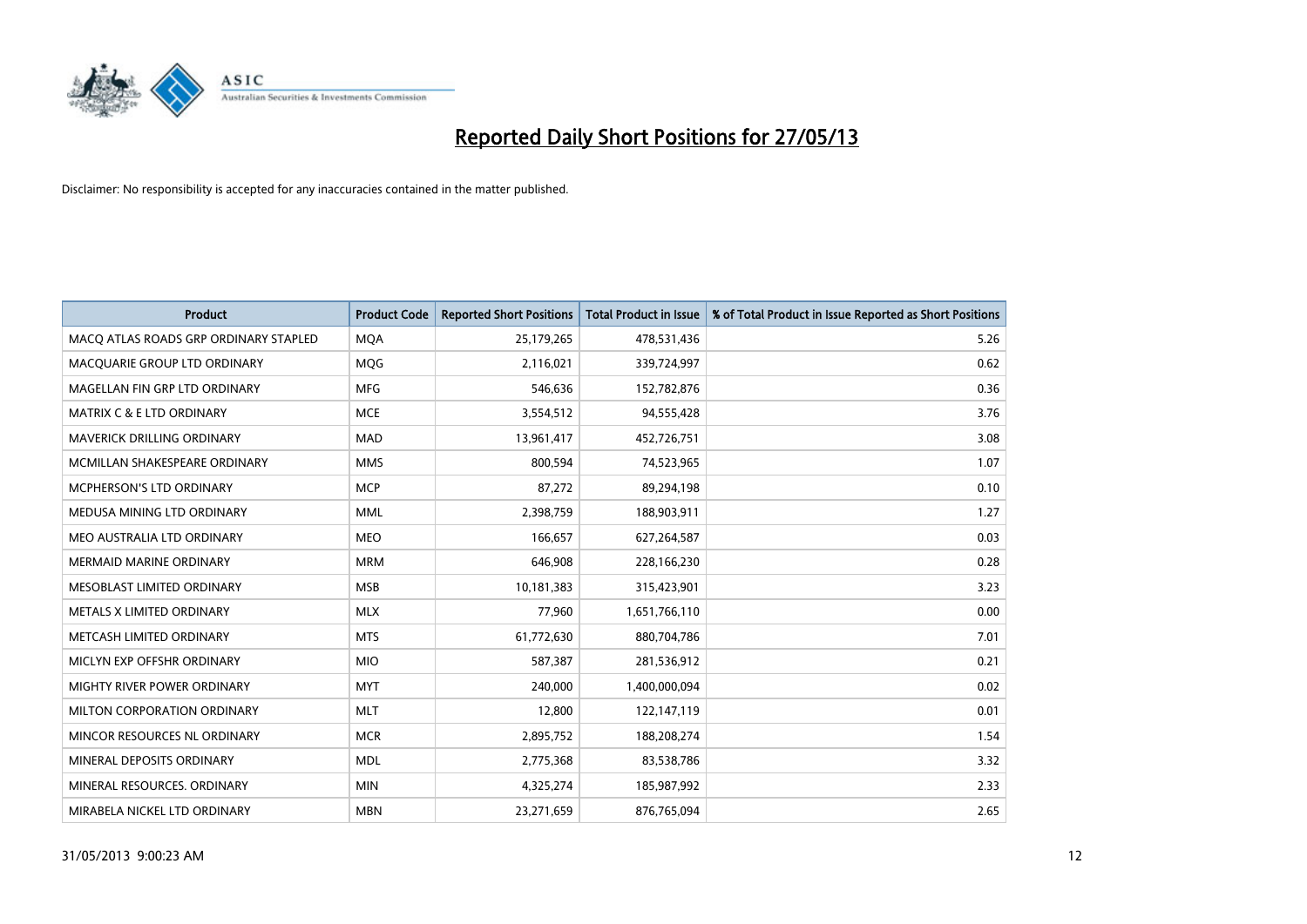

| <b>Product</b>                     | <b>Product Code</b> | <b>Reported Short Positions</b> | <b>Total Product in Issue</b> | % of Total Product in Issue Reported as Short Positions |
|------------------------------------|---------------------|---------------------------------|-------------------------------|---------------------------------------------------------|
| MIRVAC GROUP STAPLED SECURITIES    | <b>MGR</b>          | 7,395,839                       | 3,662,714,758                 | 0.20                                                    |
| MOLOPO ENERGY LTD ORDINARY         | <b>MPO</b>          | 1,498,438                       | 246,371,894                   | 0.61                                                    |
| <b>MONADELPHOUS GROUP ORDINARY</b> | <b>MND</b>          | 9,594,986                       | 90,940,258                    | 10.55                                                   |
| MORTGAGE CHOICE LTD ORDINARY       | <b>MOC</b>          | 1,516,301                       | 123,431,282                   | 1.23                                                    |
| <b>MOUNT GIBSON IRON ORDINARY</b>  | <b>MGX</b>          | 19,382,159                      | 1,090,584,232                 | 1.78                                                    |
| MULTIPLEX SITES SITES              | <b>MXUPA</b>        | 907                             | 4,500,000                     | 0.02                                                    |
| MURCHISON METALS LTD ORDINARY      | <b>MMX</b>          | 3,626,236                       | 450,497,346                   | 0.80                                                    |
| <b>MYER HOLDINGS LTD ORDINARY</b>  | <b>MYR</b>          | 77,261,268                      | 583,594,551                   | 13.24                                                   |
| NATIONAL AUST, BANK ORDINARY       | <b>NAB</b>          | 5,572,077                       | 2,342,421,436                 | 0.24                                                    |
| NAVITAS LIMITED ORDINARY           | <b>NVT</b>          | 13,145,682                      | 375,367,918                   | 3.50                                                    |
| NEON ENERGY LIMITED ORDINARY       | <b>NEN</b>          | 860,707                         | 549,937,848                   | 0.16                                                    |
| NEW HOPE CORPORATION ORDINARY      | <b>NHC</b>          | 2,388,515                       | 830,563,352                   | 0.29                                                    |
| NEW STANDARD ENERGY ORDINARY       | <b>NSE</b>          | 435,192                         | 305,331,847                   | 0.14                                                    |
| NEWCREST MINING ORDINARY           | <b>NCM</b>          | 6,107,676                       | 766,510,971                   | 0.80                                                    |
| NEWS CORP A NON-VOTING CDI         | <b>NWSLV</b>        | 2,425,504                       | 1,516,496,454                 | 0.16                                                    |
| NEWS CORP B VOTING CDI             | <b>NWS</b>          | 953,820                         | 798,520,953                   | 0.12                                                    |
| NEXTDC LIMITED ORDINARY            | <b>NXT</b>          | 5,507,391                       | 173,102,288                   | 3.18                                                    |
| NEXUS ENERGY LIMITED ORDINARY      | <b>NXS</b>          | 11,824,262                      | 1,329,821,159                 | 0.89                                                    |
| NIB HOLDINGS LIMITED ORDINARY      | <b>NHF</b>          | 22,000                          | 439,004,182                   | 0.01                                                    |
| NIDO PETROLEUM ORDINARY            | <b>NDO</b>          | 42,400                          | 2,044,984,301                 | 0.00                                                    |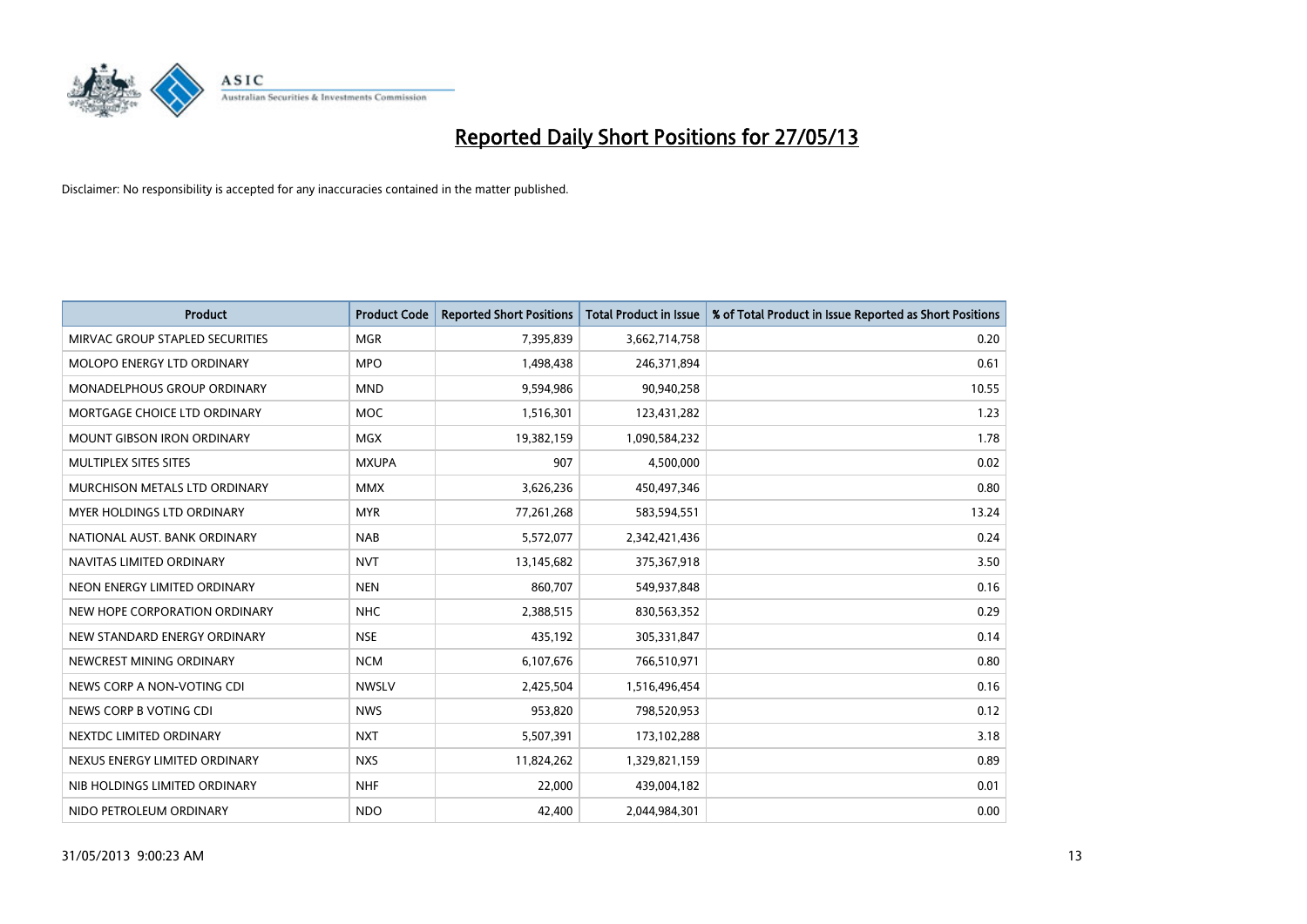

| <b>Product</b>                        | <b>Product Code</b> | <b>Reported Short Positions</b> | <b>Total Product in Issue</b> | % of Total Product in Issue Reported as Short Positions |
|---------------------------------------|---------------------|---------------------------------|-------------------------------|---------------------------------------------------------|
| NOBLE MINERAL RES ORDINARY            | <b>NMG</b>          | 2,385,726                       | 666,397,952                   | 0.36                                                    |
| NORFOLK GROUP ORDINARY                | <b>NFK</b>          | 400,050                         | 158,890,730                   | 0.25                                                    |
| NORTHERN IRON LTD ORDINARY            | <b>NFE</b>          | 1,953,647                       | 484,405,314                   | 0.40                                                    |
| NORTHERN STAR ORDINARY                | <b>NST</b>          | 6,406,351                       | 424,279,762                   | 1.51                                                    |
| NRW HOLDINGS LIMITED ORDINARY         | <b>NWH</b>          | 27,691,748                      | 278,888,011                   | 9.93                                                    |
| NUCOAL RESOURCES LTD ORDINARY         | <b>NCR</b>          | 150,000                         | 768,612,354                   | 0.02                                                    |
| NUFARM LIMITED ORDINARY               | <b>NUF</b>          | 13,830,583                      | 262,954,040                   | 5.26                                                    |
| OCEANAGOLD CORP. CHESS DEPOSITARY INT | <b>OGC</b>          | 870,626                         | 293,517,918                   | 0.30                                                    |
| OIL SEARCH LTD ORDINARY               | OSH                 | 21,333,878                      | 1,340,018,530                 | 1.59                                                    |
| OM HOLDINGS LIMITED ORDINARY          | OMH                 | 3,273,130                       | 673,423,337                   | 0.49                                                    |
| ORICA LIMITED ORDINARY                | ORI                 | 6,074,909                       | 366,868,401                   | 1.66                                                    |
| ORIGIN ENERGY ORDINARY                | <b>ORG</b>          | 14,895,416                      | 1,097,938,465                 | 1.36                                                    |
| OROCOBRE LIMITED ORDINARY             | <b>ORE</b>          | 630,221                         | 117,745,140                   | 0.54                                                    |
| OROTONGROUP LIMITED ORDINARY          | ORL                 | 224,264                         | 40,880,902                    | 0.55                                                    |
| ORPHEUS ENERGY LTD ORDINARY           | <b>OEG</b>          | 67,200                          | 130,475,919                   | 0.05                                                    |
| OZ MINERALS ORDINARY                  | OZL                 | 18,595,529                      | 303,470,022                   | 6.13                                                    |
| PACIFIC BRANDS ORDINARY               | <b>PBG</b>          | 16,441,336                      | 912,915,695                   | 1.80                                                    |
| PALADIN ENERGY LTD ORDINARY           | <b>PDN</b>          | 109,399,743                     | 837,187,808                   | 13.07                                                   |
| PANAUST LIMITED ORDINARY              | <b>PNA</b>          | 8,264,380                       | 619,084,930                   | 1.33                                                    |
| PANORAMIC RESOURCES ORDINARY          | PAN                 | 2,290,535                       | 256,899,729                   | 0.89                                                    |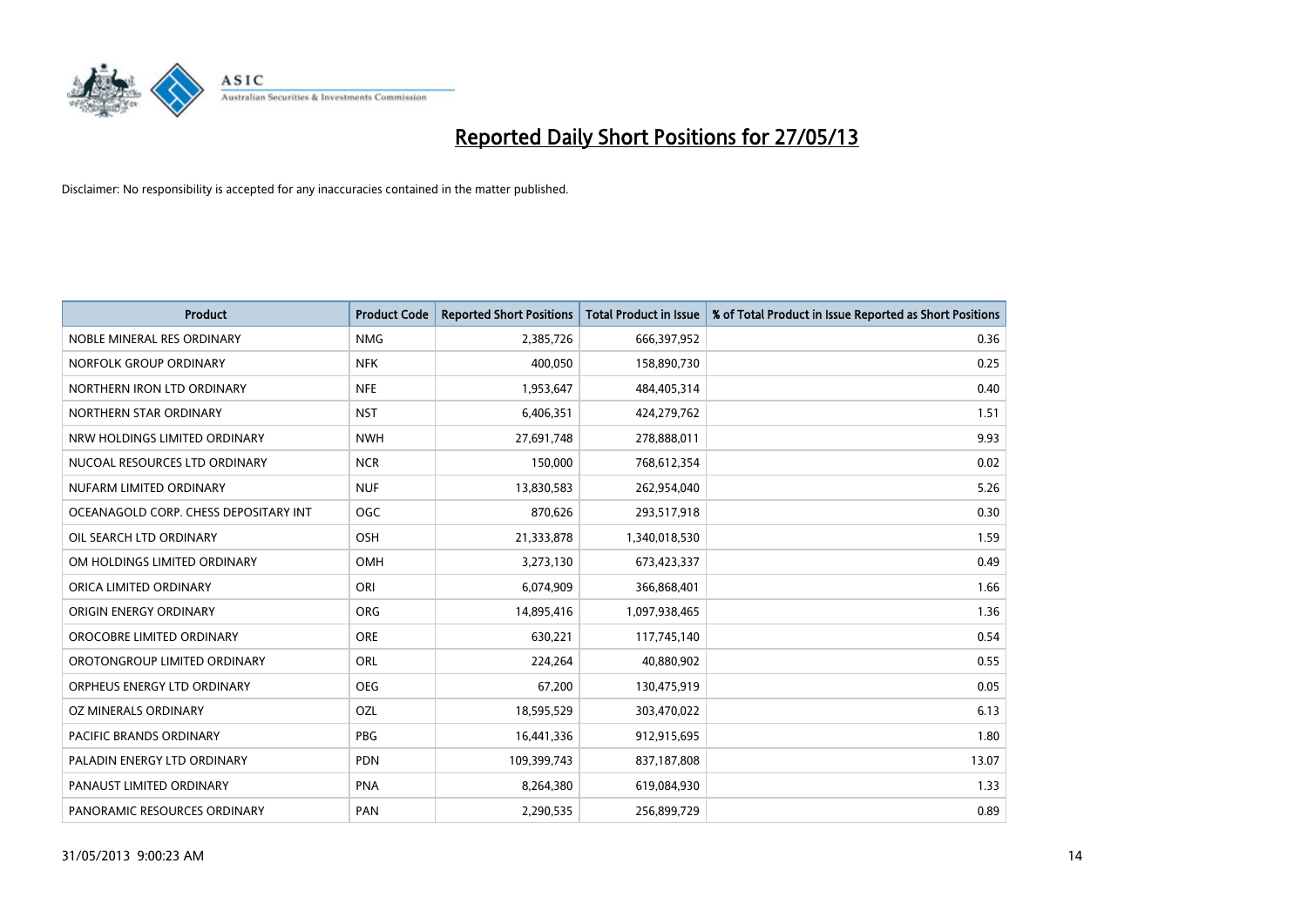

| <b>Product</b>               | <b>Product Code</b> | <b>Reported Short Positions</b> | <b>Total Product in Issue</b> | % of Total Product in Issue Reported as Short Positions |
|------------------------------|---------------------|---------------------------------|-------------------------------|---------------------------------------------------------|
| PAPERLINX LIMITED ORDINARY   | <b>PPX</b>          | 47,901                          | 609,280,761                   | 0.01                                                    |
| PAPILLON RES LTD ORDINARY    | <b>PIR</b>          | 2,141,123                       | 336,978,210                   | 0.64                                                    |
| PATTIES FOODS LTD ORDINARY   | PFL                 | 5,427                           | 139,065,639                   | 0.00                                                    |
| PEET LIMITED ORDINARY        | <b>PPC</b>          | 3,813,035                       | 422,051,985                   | 0.90                                                    |
| PERILYA LIMITED ORDINARY     | PEM                 | 1,002,097                       | 769,316,426                   | 0.13                                                    |
| PERPETUAL LIMITED ORDINARY   | PPT                 | 2,164,204                       | 41,980,678                    | 5.16                                                    |
| PERSEUS MINING LTD ORDINARY  | PRU                 | 15,786,006                      | 457,962,088                   | 3.45                                                    |
| PHARMAXIS LTD ORDINARY       | <b>PXS</b>          | 8,817,294                       | 308,543,389                   | 2.86                                                    |
| PLATINUM ASSET ORDINARY      | <b>PTM</b>          | 648.094                         | 577,895,695                   | 0.11                                                    |
| PLATINUM AUSTRALIA ORDINARY  | <b>PLA</b>          | 836,127                         | 504,968,043                   | 0.17                                                    |
| PMI GOLD CORP CDI 1:1        | <b>PVM</b>          | 232,274                         | 154,140,766                   | 0.15                                                    |
| PMP LIMITED ORDINARY         | <b>PMP</b>          | 28,840                          | 323,781,124                   | 0.01                                                    |
| PRANA BIOTECHNOLOGY ORDINARY | <b>PBT</b>          | 104,850                         | 381,610,426                   | 0.03                                                    |
| PREMIER INVESTMENTS ORDINARY | <b>PMV</b>          | 200,077                         | 155,260,478                   | 0.13                                                    |
| PRIMA BIOMED LTD ORDINARY    | <b>PRR</b>          | 343,262                         | 1,143,146,838                 | 0.03                                                    |
| PRIMARY HEALTH CARE ORDINARY | <b>PRY</b>          | 16,615,427                      | 503,921,941                   | 3.30                                                    |
| PRIME MEDIA GRP LTD ORDINARY | <b>PRT</b>          | 10,393                          | 366,330,303                   | 0.00                                                    |
| PRIMEAG AUSTRALIA ORDINARY   | PAG                 | 36,341                          | 266,394,444                   | 0.01                                                    |
| PRIMERO MINING CDI 1:1       | PPM                 | 897,195                         | 16,198,341                    | 5.54                                                    |
| PROGRAMMED ORDINARY          | <b>PRG</b>          | 188,712                         | 118,179,696                   | 0.16                                                    |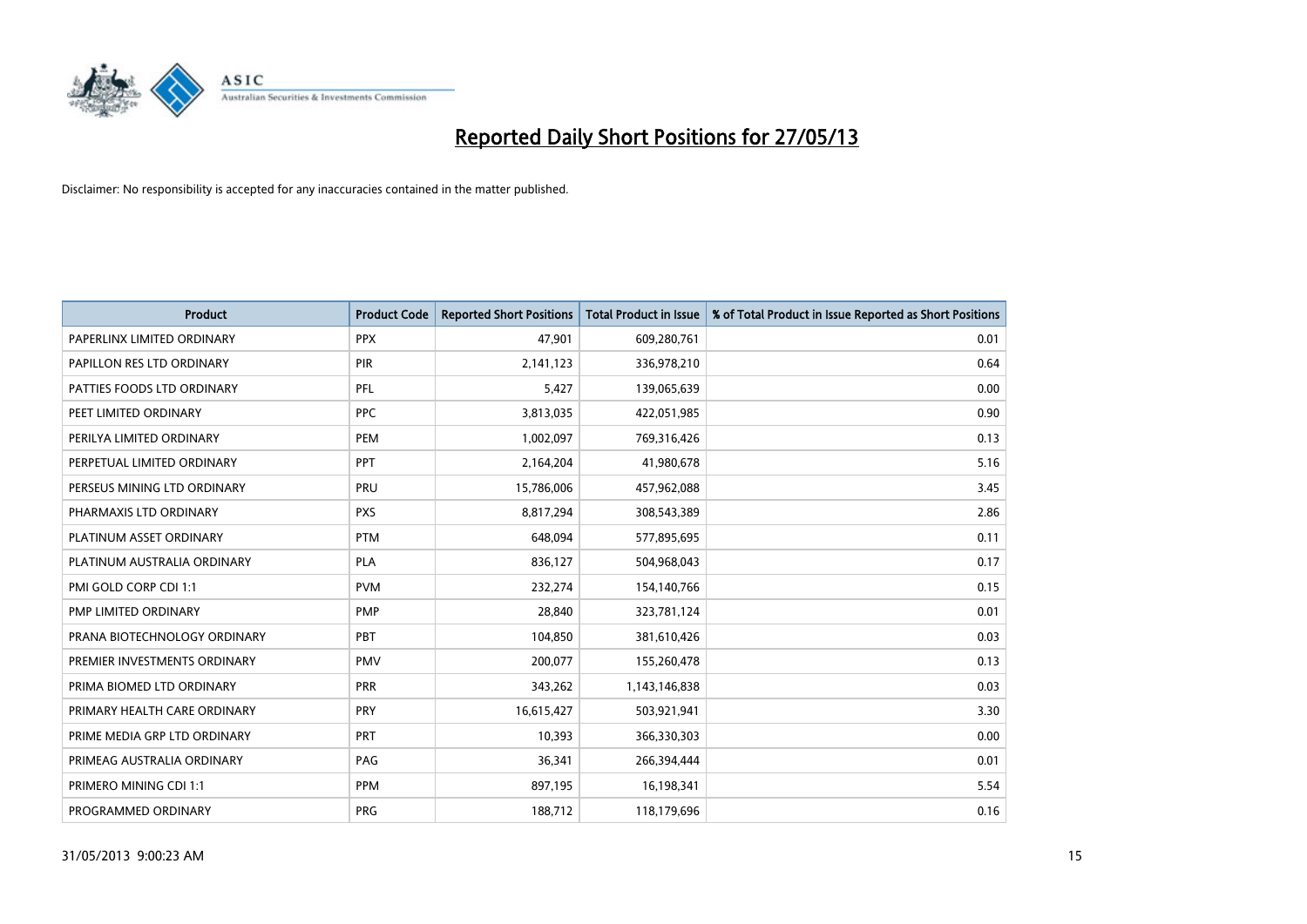

| <b>Product</b>                    | <b>Product Code</b> | <b>Reported Short Positions</b> | <b>Total Product in Issue</b> | % of Total Product in Issue Reported as Short Positions |
|-----------------------------------|---------------------|---------------------------------|-------------------------------|---------------------------------------------------------|
| PURA VIDA ENERGY NL ORDINARY      | <b>PVD</b>          | 43.000                          | 76,303,514                    | 0.06                                                    |
| <b>QANTAS AIRWAYS ORDINARY</b>    | QAN                 | 28,516,178                      | 2,241,745,788                 | 1.27                                                    |
| OBE INSURANCE GROUP ORDINARY      | OBE                 | 42,556,601                      | 1,200,004,574                 | 3.55                                                    |
| ORXPHARMA LTD ORDINARY            | QRX                 | 800,275                         | 144,648,106                   | 0.55                                                    |
| <b>QUBE HOLDINGS LTD ORDINARY</b> | <b>QUB</b>          | 11,694,910                      | 928,965,547                   | 1.26                                                    |
| RAMELIUS RESOURCES ORDINARY       | <b>RMS</b>          | 5,439,734                       | 337,686,949                   | 1.61                                                    |
| RAMSAY HEALTH CARE ORDINARY       | <b>RHC</b>          | 1,624,196                       | 202,081,252                   | 0.80                                                    |
| RANGE RESOURCES LTD ORDINARY      | <b>RRS</b>          | 44,458                          | 2,853,862,345                 | 0.00                                                    |
| <b>RCR TOMLINSON ORDINARY</b>     | <b>RCR</b>          | 623,390                         | 132,431,265                   | 0.47                                                    |
| <b>REA GROUP ORDINARY</b>         | <b>REA</b>          | 38,464                          | 131,714,699                   | 0.03                                                    |
| <b>RECKON LIMITED ORDINARY</b>    | <b>RKN</b>          | 451,000                         | 129,488,015                   | 0.35                                                    |
| RED 5 LIMITED ORDINARY            | <b>RED</b>          | 789,746                         | 135,488,008                   | 0.58                                                    |
| <b>RED FORK ENERGY ORDINARY</b>   | <b>RFE</b>          | 4,649,990                       | 388,551,719                   | 1.20                                                    |
| REDBANK ENERGY LTD ORDINARY       | AEJ                 | 13                              | 786,287                       | 0.00                                                    |
| REDFLEX HOLDINGS ORDINARY         | <b>RDF</b>          | 14,017                          | 110,762,310                   | 0.01                                                    |
| REECE AUSTRALIA LTD. ORDINARY     | <b>REH</b>          | 476                             | 99,600,000                    | 0.00                                                    |
| <b>REGIS RESOURCES ORDINARY</b>   | <b>RRL</b>          | 13,659,988                      | 475,613,655                   | 2.87                                                    |
| RESMED INC CDI 10:1               | <b>RMD</b>          | 12,904,601                      | 1,556,242,300                 | 0.83                                                    |
| <b>RESOLUTE MINING ORDINARY</b>   | <b>RSG</b>          | 1,568,370                       | 643,094,224                   | 0.24                                                    |
| RESOURCE GENERATION ORDINARY      | <b>RES</b>          | 170,072                         | 284,698,002                   | 0.06                                                    |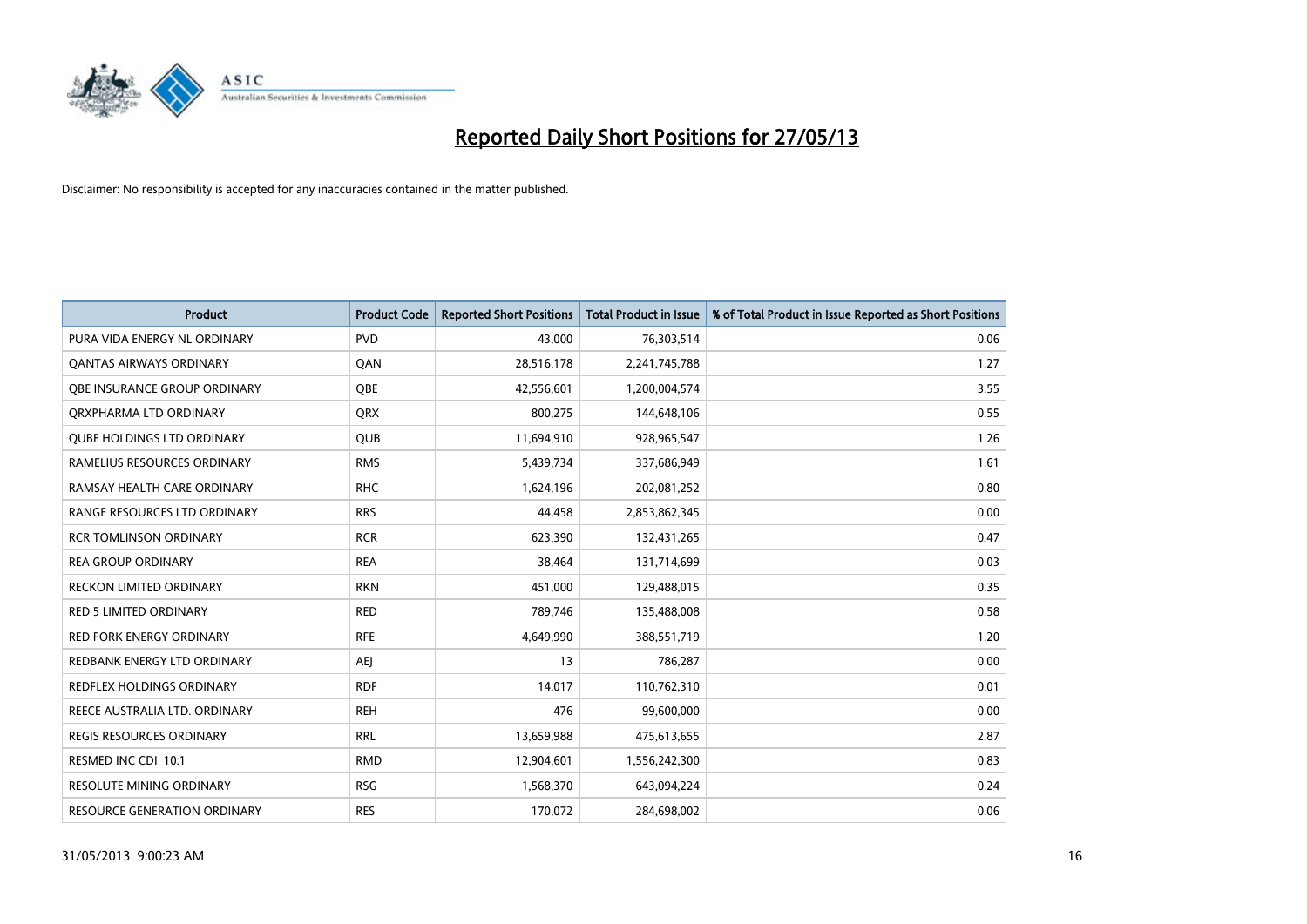

| <b>Product</b>                        | <b>Product Code</b> | <b>Reported Short Positions</b> | <b>Total Product in Issue</b> | % of Total Product in Issue Reported as Short Positions |
|---------------------------------------|---------------------|---------------------------------|-------------------------------|---------------------------------------------------------|
| <b>RETAIL FOOD GROUP ORDINARY</b>     | <b>RFG</b>          | 1,156,174                       | 130,277,856                   | 0.89                                                    |
| REX MINERALS LIMITED ORDINARY         | <b>RXM</b>          | 2,757,231                       | 188,907,284                   | 1.46                                                    |
| RHG LIMITED ORDINARY                  | <b>RHG</b>          | 9,213                           | 308,483,177                   | 0.00                                                    |
| <b>RIALTO ENERGY ORDINARY</b>         | <b>RIA</b>          | 41                              | 682,929,991                   | 0.00                                                    |
| <b>RIDLEY CORPORATION ORDINARY</b>    | <b>RIC</b>          | 927,588                         | 307,817,071                   | 0.30                                                    |
| RIO TINTO LIMITED ORDINARY            | <b>RIO</b>          | 6,968,972                       | 435,758,720                   | 1.60                                                    |
| ROC OIL COMPANY ORDINARY              | <b>ROC</b>          | 1,601,358                       | 683,235,552                   | 0.23                                                    |
| RURALCO HOLDINGS ORDINARY             | <b>RHL</b>          | 12,000                          | 55,019,284                    | 0.02                                                    |
| SAI GLOBAL LIMITED ORDINARY           | SAI                 | 13,919,880                      | 209,440,120                   | 6.65                                                    |
| SALMAT LIMITED ORDINARY               | <b>SLM</b>          | 112,227                         | 159,812,799                   | 0.07                                                    |
| SAMSON OIL & GAS LTD ORDINARY         | SSN                 | 733,000                         | 2,114,831,858                 | 0.03                                                    |
| SANDFIRE RESOURCES ORDINARY           | <b>SFR</b>          | 4,065,289                       | 153,650,968                   | 2.65                                                    |
| <b>SANTOS LTD ORDINARY</b>            | <b>STO</b>          | 3,291,083                       | 964,312,467                   | 0.34                                                    |
| SARACEN MINERAL ORDINARY              | SAR                 | 17,288,086                      | 595,263,186                   | 2.90                                                    |
| SCA PROPERTY GROUP STAPLED SECURITIES | SCP                 | 33,544,153                      | 585,455,114                   | 5.73                                                    |
| SEDGMAN LIMITED ORDINARY              | SDM                 | 1,202,071                       | 220,368,310                   | 0.55                                                    |
| SEEK LIMITED ORDINARY                 | <b>SEK</b>          | 14,542,636                      | 337,833,019                   | 4.30                                                    |
| SELECT HARVESTS ORDINARY              | SHV                 | 124,129                         | 57,462,851                    | 0.22                                                    |
| SENEX ENERGY LIMITED ORDINARY         | <b>SXY</b>          | 16,890,910                      | 1,140,804,837                 | 1.48                                                    |
| SERVCORP LIMITED ORDINARY             | SRV                 | 439                             | 98,432,275                    | 0.00                                                    |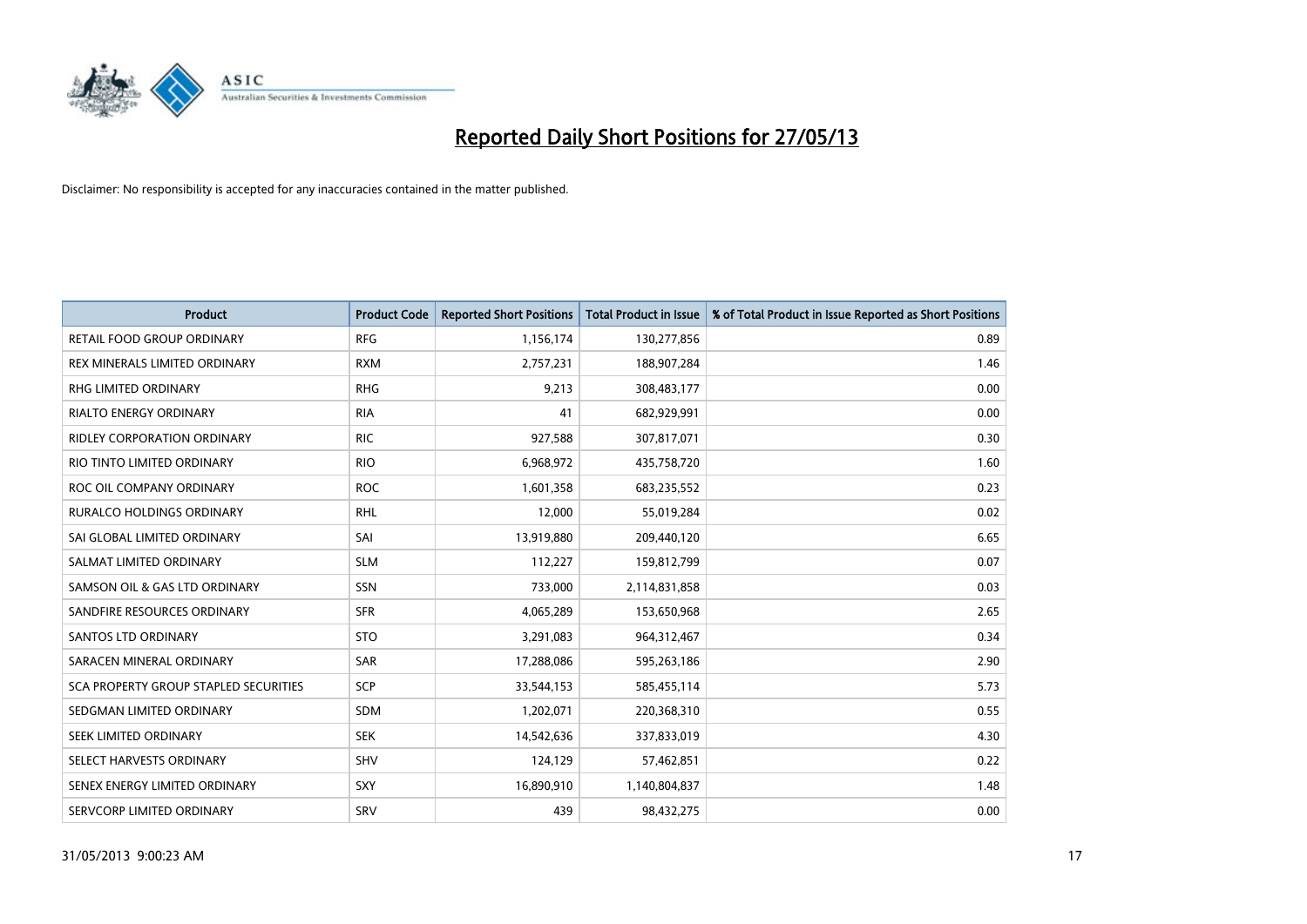

| <b>Product</b>                           | <b>Product Code</b> | <b>Reported Short Positions</b> | <b>Total Product in Issue</b> | % of Total Product in Issue Reported as Short Positions |
|------------------------------------------|---------------------|---------------------------------|-------------------------------|---------------------------------------------------------|
| SERVICE STREAM ORDINARY                  | <b>SSM</b>          | 639,678                         | 283,418,867                   | 0.23                                                    |
| SEVEN GROUP HOLDINGS ORDINARY            | <b>SVW</b>          | 2,508,168                       | 308,160,281                   | 0.81                                                    |
| SEVEN WEST MEDIA LTD ORDINARY            | <b>SWM</b>          | 7,600,383                       | 999,160,872                   | 0.76                                                    |
| SHINE CORPORATE ORDINARY                 | SHI                 | 40,000                          | 155,000,000                   | 0.03                                                    |
| SIGMA PHARMACEUTICAL ORDINARY            | <b>SIP</b>          | 9,970,667                       | 1,142,079,824                 | 0.87                                                    |
| SILEX SYSTEMS ORDINARY                   | <b>SLX</b>          | 1,657,529                       | 170,232,464                   | 0.97                                                    |
| SILVER CHEF LIMITED ORDINARY             | SIV                 | 6,660                           | 28,762,745                    | 0.02                                                    |
| SILVER LAKE RESOURCE ORDINARY            | <b>SLR</b>          | 3,405,348                       | 379,048,750                   | 0.90                                                    |
| SIMS METAL MGMT LTD ORDINARY             | SGM                 | 11,830,894                      | 204,309,387                   | 5.79                                                    |
| SINGAPORE TELECOMM. CHESS DEPOSITARY INT | SGT                 | 1,466,639                       | 190,299,121                   | 0.77                                                    |
| SIRIUS RESOURCES NL ORDINARY             | <b>SIR</b>          | 1,702,249                       | 224,620,167                   | 0.76                                                    |
| SIRTEX MEDICAL ORDINARY                  | <b>SRX</b>          | 1,060,750                       | 55,768,136                    | 1.90                                                    |
| SKILLED GROUP LTD ORDINARY               | <b>SKE</b>          | 4,897,421                       | 233,533,526                   | 2.10                                                    |
| <b>SLATER &amp; GORDON ORDINARY</b>      | SGH                 | 8,527                           | 194,073,908                   | 0.00                                                    |
| SMS MANAGEMENT, ORDINARY                 | <b>SMX</b>          | 1,981,826                       | 69,378,477                    | 2.86                                                    |
| SONIC HEALTHCARE ORDINARY                | SHL                 | 10,779,800                      | 396,775,181                   | 2.72                                                    |
| SOUL PATTINSON (W.H) ORDINARY            | SOL                 | 14,671                          | 239,395,320                   | 0.01                                                    |
| SP AUSNET STAPLED SECURITIES             | <b>SPN</b>          | 17,660,777                      | 3,367,543,113                 | 0.52                                                    |
| SPARK INFRASTRUCTURE STAPLED NOTE & UNIT | SKI                 | 47,162,456                      | 1,326,734,264                 | 3.55                                                    |
| SPDR 200 FUND ETF UNITS                  | <b>STW</b>          | 59,094                          | 45,551,346                    | 0.13                                                    |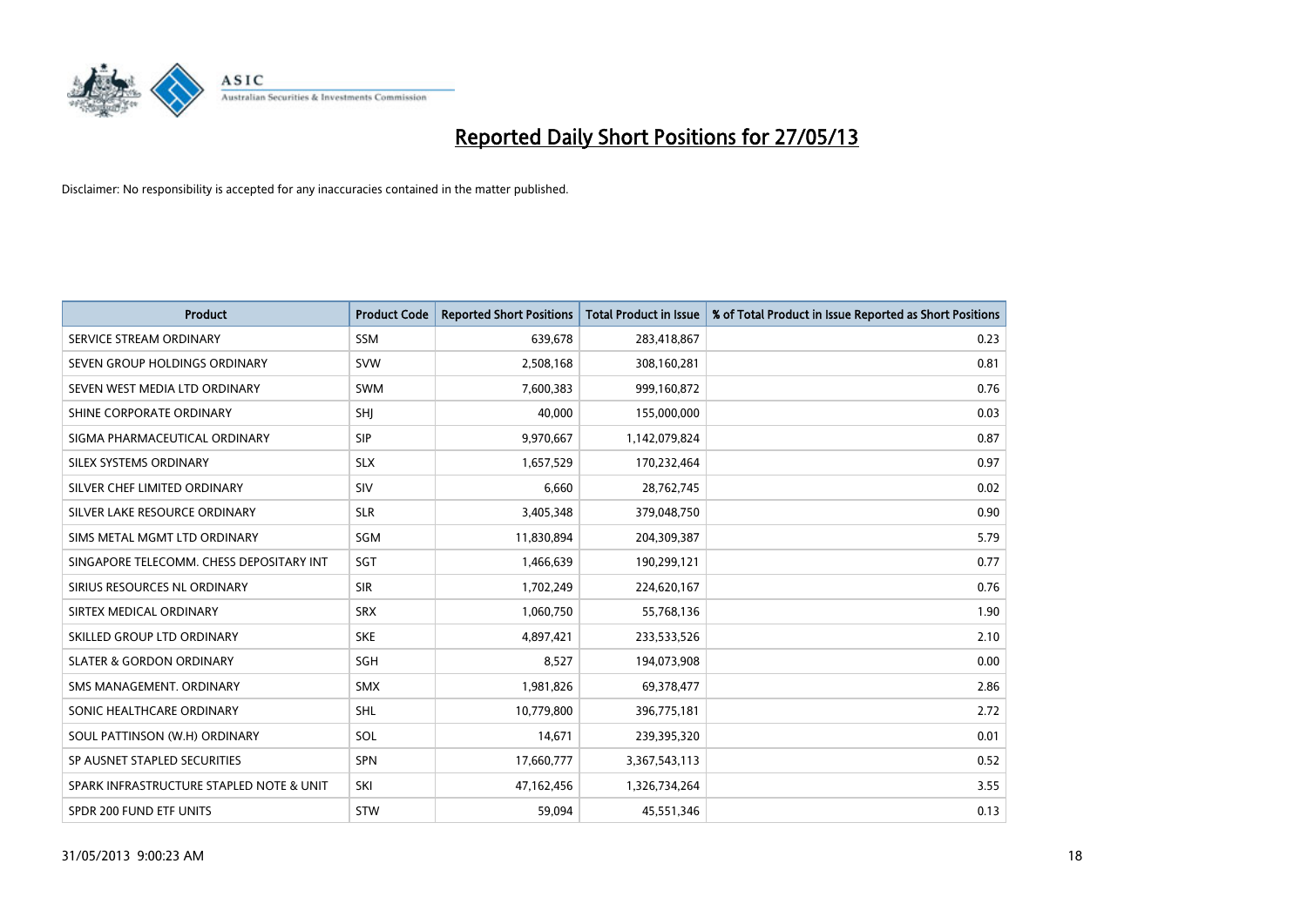

| <b>Product</b>                   | <b>Product Code</b> | <b>Reported Short Positions</b> | <b>Total Product in Issue</b> | % of Total Product in Issue Reported as Short Positions |
|----------------------------------|---------------------|---------------------------------|-------------------------------|---------------------------------------------------------|
| SPECIALTY FASHION ORDINARY       | <b>SFH</b>          | 1,505,235                       | 192,236,121                   | 0.78                                                    |
| ST BARBARA LIMITED ORDINARY      | <b>SBM</b>          | 18,172,453                      | 488,074,077                   | 3.72                                                    |
| STARPHARMA HOLDINGS ORDINARY     | <b>SPL</b>          | 12,972,634                      | 283,665,948                   | 4.57                                                    |
| STHN CROSS MEDIA ORDINARY        | <b>SXL</b>          | 6,681,864                       | 704,858,524                   | 0.95                                                    |
| STOCKLAND UNITS/ORD STAPLED      | SGP                 | 11,198,107                      | 2,202,657,963                 | 0.51                                                    |
| STRAITS RES LTD. ORDINARY        | SRO                 | 61,000                          | 1,164,150,159                 | 0.01                                                    |
| STW COMMUNICATIONS ORDINARY      | SGN                 | 99,469                          | 403,828,512                   | 0.02                                                    |
| SUNCORP GROUP LTD ORDINARY       | <b>SUN</b>          | 4,560,409                       | 1,286,600,980                 | 0.35                                                    |
| SUNDANCE ENERGY ORDINARY         | <b>SEA</b>          | 2,110,128                       | 402,425,140                   | 0.52                                                    |
| SUNDANCE RESOURCES ORDINARY      | <b>SDL</b>          | 42,810,424                      | 3,072,110,985                 | 1.39                                                    |
| SUNLAND GROUP LTD ORDINARY       | <b>SDG</b>          | 18,391                          | 189,417,674                   | 0.01                                                    |
| SUPER RET REP LTD ORDINARY       | <b>SUL</b>          | 671,354                         | 196,472,811                   | 0.34                                                    |
| SYD AIRPORT STAPLED US PROHIBIT. | <b>SYD</b>          | 21,840,468                      | 1,861,210,782                 | 1.17                                                    |
| SYRAH RESOURCES ORDINARY         | <b>SYR</b>          | 701,544                         | 147,767,623                   | 0.47                                                    |
| TABCORP HOLDINGS LTD ORDINARY    | <b>TAH</b>          | 18,099,915                      | 744,885,690                   | 2.43                                                    |
| TALON PETROLEUM LTD ORDINARY     | <b>TPD</b>          | 38,218                          | 102,135,433                   | 0.04                                                    |
| TANAMI GOLD NL ORDINARY          | <b>TAM</b>          | 695,068                         | 587,548,523                   | 0.12                                                    |
| TAP OIL LIMITED ORDINARY         | <b>TAP</b>          | 957,556                         | 241,608,606                   | 0.40                                                    |
| <b>TATTS GROUP LTD ORDINARY</b>  | <b>TTS</b>          | 14,048,204                      | 1,402,708,406                 | 1.00                                                    |
| TELECOM CORPORATION ORDINARY     | <b>TEL</b>          | 9,228,509                       | 1,817,088,869                 | 0.51                                                    |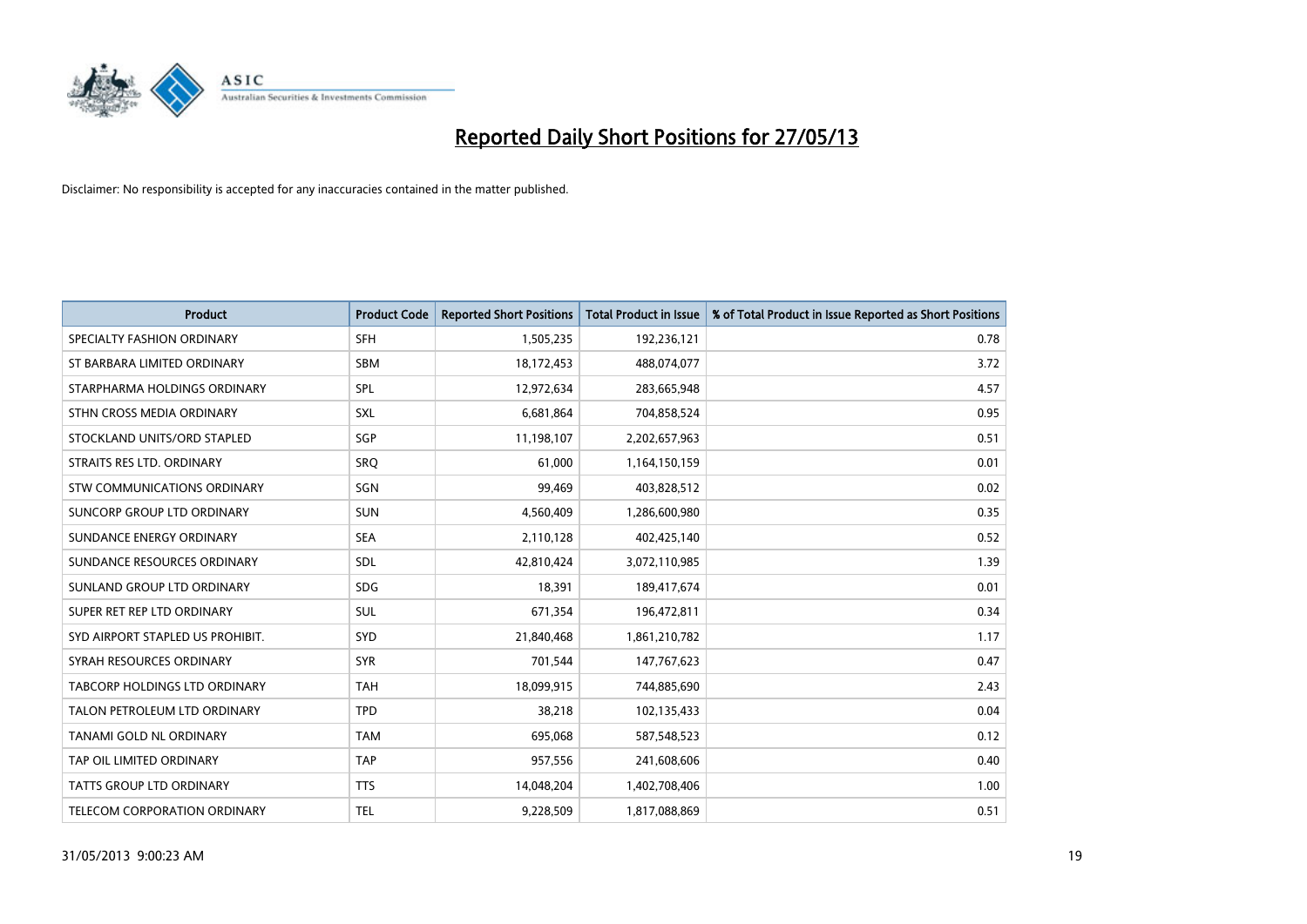

| <b>Product</b>                       | <b>Product Code</b> | <b>Reported Short Positions</b> | <b>Total Product in Issue</b> | % of Total Product in Issue Reported as Short Positions |
|--------------------------------------|---------------------|---------------------------------|-------------------------------|---------------------------------------------------------|
| <b>TELSTRA CORPORATION, ORDINARY</b> | <b>TLS</b>          | 15,953,735                      | 12,443,074,357                | 0.13                                                    |
| TEN NETWORK HOLDINGS ORDINARY        | <b>TEN</b>          | 87,378,211                      | 2,586,970,845                 | 3.38                                                    |
| TERANGA GOLD CORP CDI 1:1            | <b>TGZ</b>          | 23,040                          | 173,285,133                   | 0.01                                                    |
| THE REJECT SHOP ORDINARY             | <b>TRS</b>          | 1,590,844                       | 27,944,072                    | 5.69                                                    |
| THORN GROUP LIMITED ORDINARY         | <b>TGA</b>          | 81,072                          | 147,584,880                   | 0.05                                                    |
| TIGER RESOURCES ORDINARY             | <b>TGS</b>          | 3,124,823                       | 674,770,269                   | 0.46                                                    |
| TOLL HOLDINGS LTD ORDINARY           | <b>TOL</b>          | 28,358,930                      | 717,133,875                   | 3.95                                                    |
| TOX FREE SOLUTIONS ORDINARY          | <b>TOX</b>          | 1,026,392                       | 129,607,453                   | 0.79                                                    |
| TPG TELECOM LIMITED ORDINARY         | <b>TPM</b>          | 239,388                         | 793,808,141                   | 0.03                                                    |
| <b>TRADE ME GROUP ORDINARY</b>       | <b>TME</b>          | 523,142                         | 396,017,568                   | 0.13                                                    |
| <b>TRANSFIELD SERVICES ORDINARY</b>  | <b>TSE</b>          | 11,100,754                      | 512,457,716                   | 2.17                                                    |
| TRANSPACIFIC INDUST, ORDINARY        | TPI                 | 1,161,560                       | 1,578,563,490                 | 0.07                                                    |
| TRANSURBAN GROUP TRIPLE STAPLED SEC. | <b>TCL</b>          | 4,231,513                       | 1,481,594,818                 | 0.29                                                    |
| TREASURY WINE ESTATE ORDINARY        | <b>TWE</b>          | 15,873,633                      | 647,227,144                   | 2.45                                                    |
| TROY RESOURCES LTD ORDINARY          | <b>TRY</b>          | 4,076,780                       | 91,318,649                    | 4.46                                                    |
| <b>UGL LIMITED ORDINARY</b>          | UGL                 | 10,824,093                      | 166,511,240                   | 6.50                                                    |
| UXC LIMITED ORDINARY                 | <b>UXC</b>          | 89,450                          | 308,806,649                   | 0.03                                                    |
| VIRGIN AUS HLDG LTD ORDINARY         | <b>VAH</b>          | 58,665,474                      | 2,581,231,776                 | 2.27                                                    |
| <b>VNGD AUS SHARES ETF UNITS</b>     | <b>VAS</b>          | 772                             | 6,133,376                     | 0.01                                                    |
| <b>VOCUS COMMS LTD ORDINARY</b>      | <b>VOC</b>          | 103,918                         | 78,017,825                    | 0.13                                                    |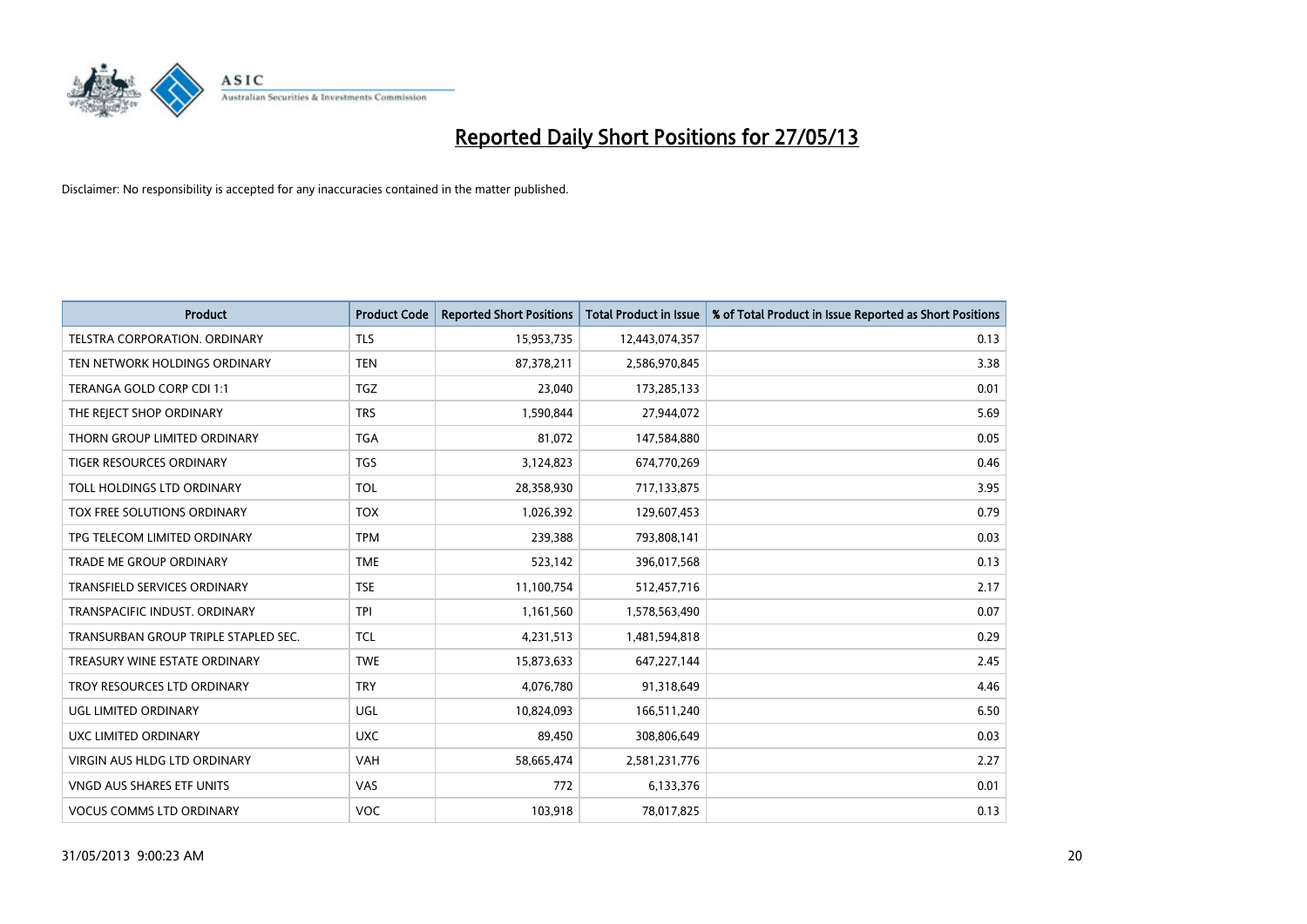

| <b>Product</b>                         | <b>Product Code</b> | <b>Reported Short Positions</b> | <b>Total Product in Issue</b> | % of Total Product in Issue Reported as Short Positions |
|----------------------------------------|---------------------|---------------------------------|-------------------------------|---------------------------------------------------------|
| <b>WATPAC LIMITED ORDINARY</b>         | <b>WTP</b>          | 100,545                         | 184,332,526                   | 0.05                                                    |
| <b>WDS LIMITED ORDINARY</b>            | <b>WDS</b>          | 7                               | 144,740,614                   | 0.00                                                    |
| WEBJET LIMITED ORDINARY                | <b>WEB</b>          | 583,407                         | 79,397,959                    | 0.73                                                    |
| <b>WESFARMERS LIMITED ORDINARY</b>     | <b>WES</b>          | 25,920,925                      | 1,006,665,540                 | 2.57                                                    |
| WESFARMERS LIMITED PARTIALLY PROTECTED | <b>WESN</b>         | 47,417                          | 150,528,058                   | 0.03                                                    |
| WESTERN AREAS LTD ORDINARY             | <b>WSA</b>          | 16,019,362                      | 196,843,803                   | 8.14                                                    |
| WESTERN DESERT RES. ORDINARY           | <b>WDR</b>          | 1,962,479                       | 360,853,631                   | 0.54                                                    |
| WESTFIELD GROUP ORD/UNIT STAPLED SEC   | <b>WDC</b>          | 7,199,449                       | 2,194,138,450                 | 0.33                                                    |
| WESTFIELD RETAIL TST UNIT STAPLED      | <b>WRT</b>          | 9,071,766                       | 3,054,166,195                 | 0.30                                                    |
| <b>WESTPAC BANKING CORP ORDINARY</b>   | <b>WBC</b>          | 14,710,233                      | 3,103,729,084                 | 0.47                                                    |
| WHITE ENERGY COMPANY ORDINARY          | <b>WEC</b>          | 1,424,162                       | 322,974,494                   | 0.44                                                    |
| WHITEHAVEN COAL ORDINARY               | <b>WHC</b>          | 105,116,848                     | 1,025,635,023                 | 10.25                                                   |
| WHK GROUP LIMITED ORDINARY             | <b>WHG</b>          | 6,853,120                       | 265,200,652                   | 2.58                                                    |
| WIDE BAY AUST LTD ORDINARY             | <b>WBB</b>          | 441                             | 36,238,600                    | 0.00                                                    |
| WINDIMURRA VANADIUM ORDINARY           | <b>WVL</b>          | 20,461                          | 19,284,366                    | 0.11                                                    |
| WOODSIDE PETROLEUM ORDINARY            | <b>WPL</b>          | 1,698,265                       | 823,910,657                   | 0.21                                                    |
| WOOLWORTHS LIMITED ORDINARY            | <b>WOW</b>          | 5,880,896                       | 1,245,641,610                 | 0.47                                                    |
| <b>WORLEYPARSONS LTD ORDINARY</b>      | <b>WOR</b>          | 5,149,423                       | 243,103,065                   | 2.12                                                    |
| WOTIF.COM HOLDINGS ORDINARY            | <b>WTF</b>          | 17,645,155                      | 211,736,244                   | 8.33                                                    |
| <b>XERO LTD ORDINARY</b>               | <b>XRO</b>          | 1,000                           | 117,219,111                   | 0.00                                                    |